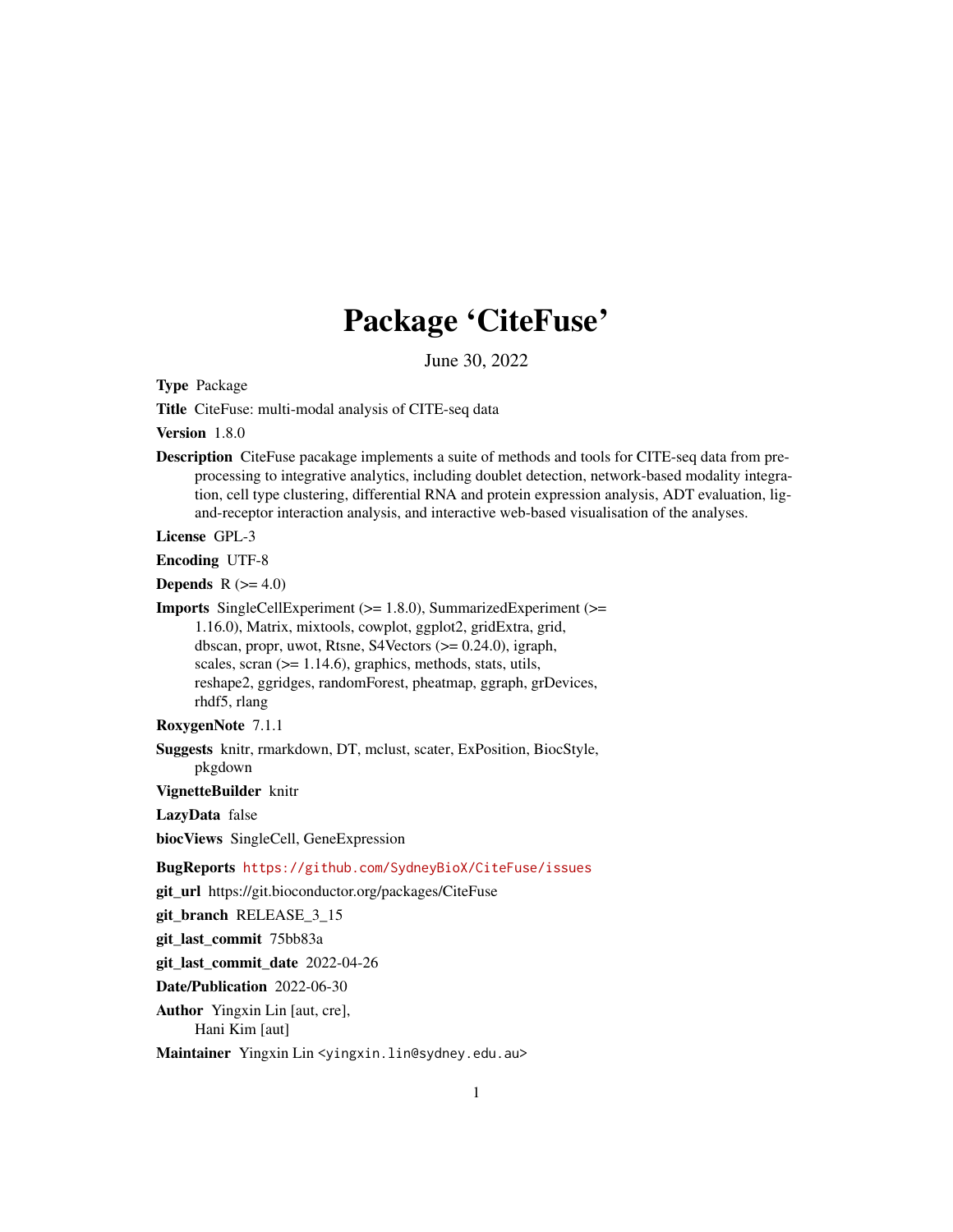# <span id="page-1-0"></span>R topics documented:

|                                                                                                            | $\overline{2}$ |
|------------------------------------------------------------------------------------------------------------|----------------|
|                                                                                                            | $\overline{4}$ |
|                                                                                                            | $\overline{4}$ |
|                                                                                                            | 5              |
|                                                                                                            | 6              |
|                                                                                                            | $\overline{7}$ |
|                                                                                                            | 8              |
|                                                                                                            | 10             |
|                                                                                                            | 12             |
| $importanceADT \ldots \ldots \ldots \ldots \ldots \ldots \ldots \ldots \ldots \ldots \ldots \ldots \ldots$ | 13             |
|                                                                                                            | 14             |
|                                                                                                            | 16             |
|                                                                                                            | 16             |
|                                                                                                            | 17             |
|                                                                                                            | 18             |
|                                                                                                            | 18             |
|                                                                                                            | 19             |
|                                                                                                            | 20             |
|                                                                                                            | 21             |
|                                                                                                            | 21             |
|                                                                                                            | 22             |
|                                                                                                            | 23             |
|                                                                                                            | 24             |
|                                                                                                            | 25             |
|                                                                                                            | 26             |
|                                                                                                            | 27             |
|                                                                                                            | 28             |
|                                                                                                            | 29             |
|                                                                                                            | 30             |
|                                                                                                            |                |

#### **Index** [32](#page-31-0)

CiteFuse *CiteFuse*

# Description

A function to runSNF for CITE seq data

# Usage

```
CiteFuse(
  sce,
  altExp_name = "ADT",W_{\text{list}} = NULL,gene_select = TRUE,
```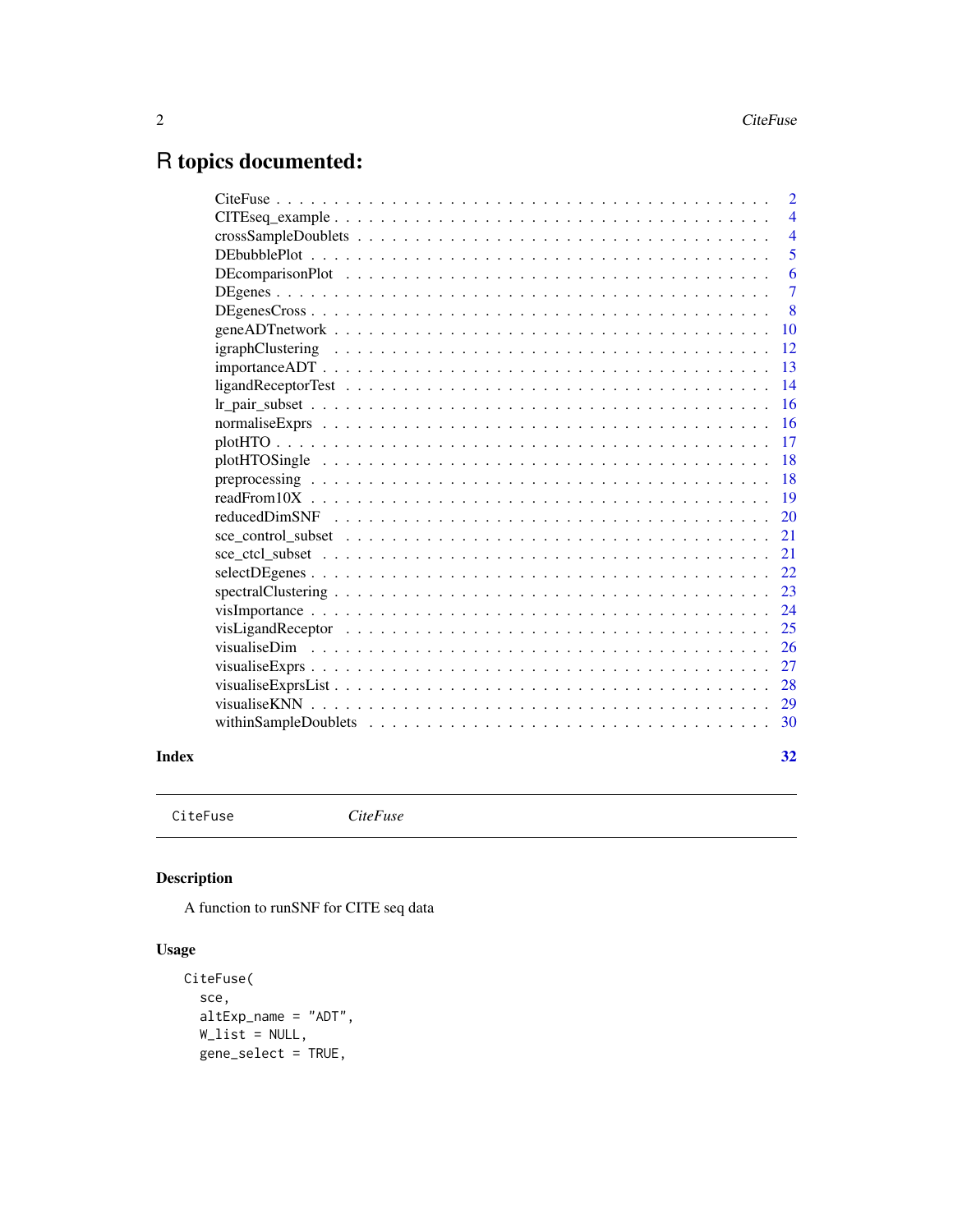#### CiteFuse 3

```
dist_cal_RNA = "correlation",
  dist_cal_ADT = "propr",
  ADT_subset = NULL,
  K_{\text{1}}knn = 20,
 K_knn_Aff = 30,
  sigma = 0.45,
  t = 10,
  metadata_names = NULL,
  verbose = TRUE,
  topN = 2000
\mathcal{L}
```
# Arguments

| sce                | a SingleCellExperiment                                                                                                 |
|--------------------|------------------------------------------------------------------------------------------------------------------------|
| altExp_name        | expression name of ADT matrix                                                                                          |
| W_list             | affinity list, if it is NULL, the function will calculate it.                                                          |
| gene_select        | whether highly variable genes will be selected for RNA-seq to calcualte similar-<br>ity matrix using 'scran' package   |
| dist_cal_RNA       | similarity metrics used for RNA matrix                                                                                 |
| dist_cal_ADT       | similarity metrics used for ADT matrix                                                                                 |
| ADT_subset         | A vector indicates the subset that will be used.                                                                       |
| $K_{\text{-}}$ knn | Number of nearest neighbours                                                                                           |
| K_knn_Aff          | Number of nearest neighbors for computing affinity matrix                                                              |
| sigma              | Variance for local model for computing affinity matrix                                                                 |
| t                  | Number of iterations for the diffusion process.                                                                        |
|                    | metadata_names A vector indicates the names of metadata returned                                                       |
| verbose            | whether print out the process                                                                                          |
| topN               | top highly variable genes are used variable gene selection (see 'modelGeneVar'<br>in 'scran' package for more details) |

# Value

A SingleCellExperiment object with fused matrix results stored

#### References

B Wang, A Mezlini, F Demir, M Fiume, T Zu, M Brudno, B Haibe-Kains, A Goldenberg (2014) Similarity Network Fusion: a fast and effective method to aggregate multiple data types on a genome wide scale. Nature Methods. Online. Jan 26, 2014

```
data("sce_ctcl_subset", package = "CiteFuse")
sce_ctcl_subset <- CiteFuse(sce_ctcl_subset)
```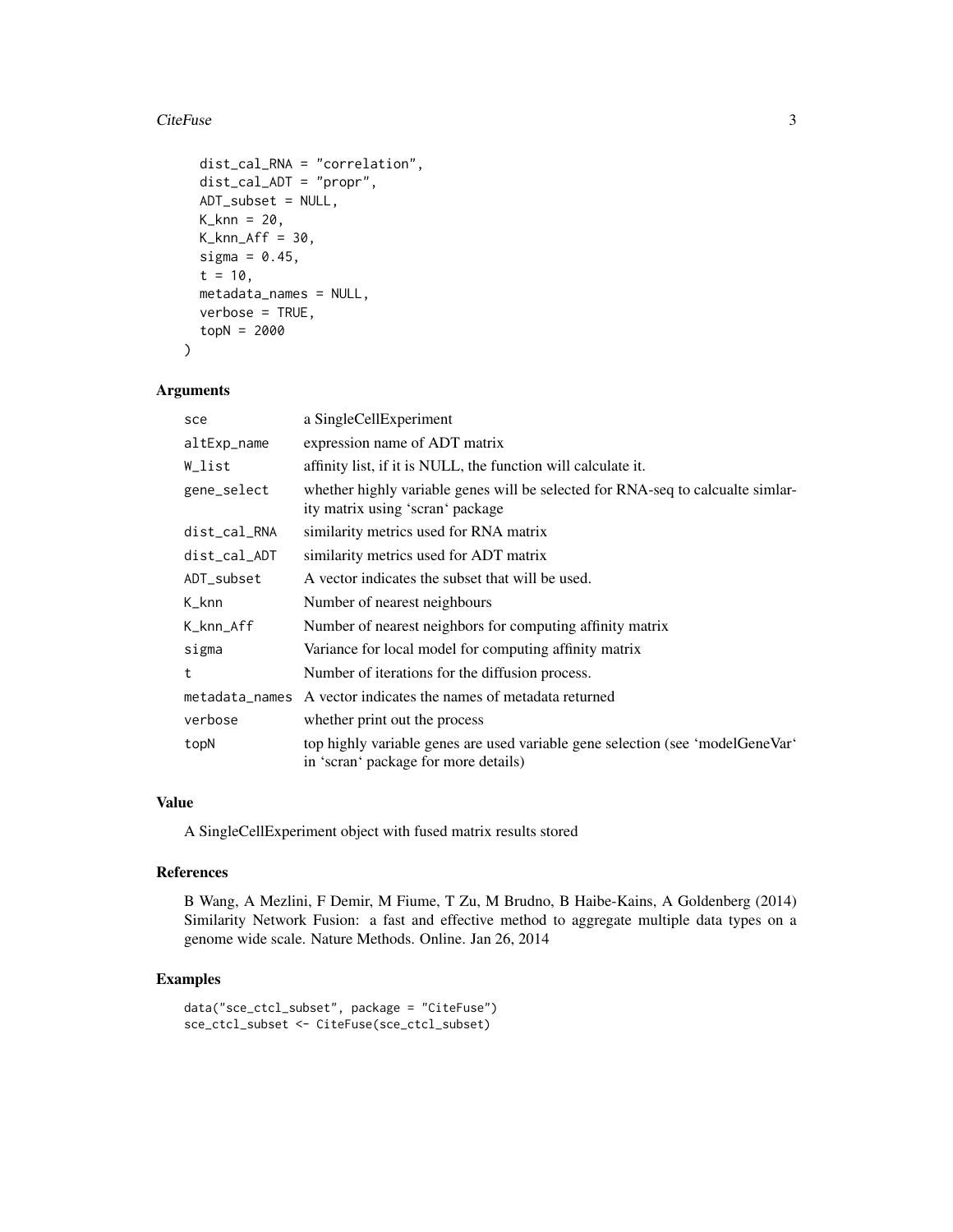<span id="page-3-0"></span>

#### Description

Data from Mimitou et al. ECCITE-seq PBMC control sample data, which is a list of three matrices of RNA, ADT and HTO

#### Usage

data(CITEseq\_example, package = 'CiteFuse')

#### Format

An object of class list of length 3.

# Source

Gene Expression Omnibus with the accession code GSE126310.

#### References

Mimitou, E. P., Cheng, A., Montalbano, A., et al. (2019). Multiplexed detection of proteins, transcriptomes, clonotypes and CRISPR perturbations in single cells. Nature Methods, 16(5), 409–412.

crossSampleDoublets *crossSampleDoublets*

### Description

A function that perform normalisation for alternative expression

#### Usage

```
crossSampleDoublets(sce, altExp_name = NULL, totalExp_threshold = 10)
```
#### Arguments

| sce                | A SingleCellExperiment object                                                                                    |  |
|--------------------|------------------------------------------------------------------------------------------------------------------|--|
| altExp_name        | Name of alternative expression that will be used to perform normalisation. If it<br>is NULL, it will set to HTO. |  |
| totalExp_threshold |                                                                                                                  |  |
|                    | the threshold indicates for the HTO less than this threshold will be filtered from<br>the analysis               |  |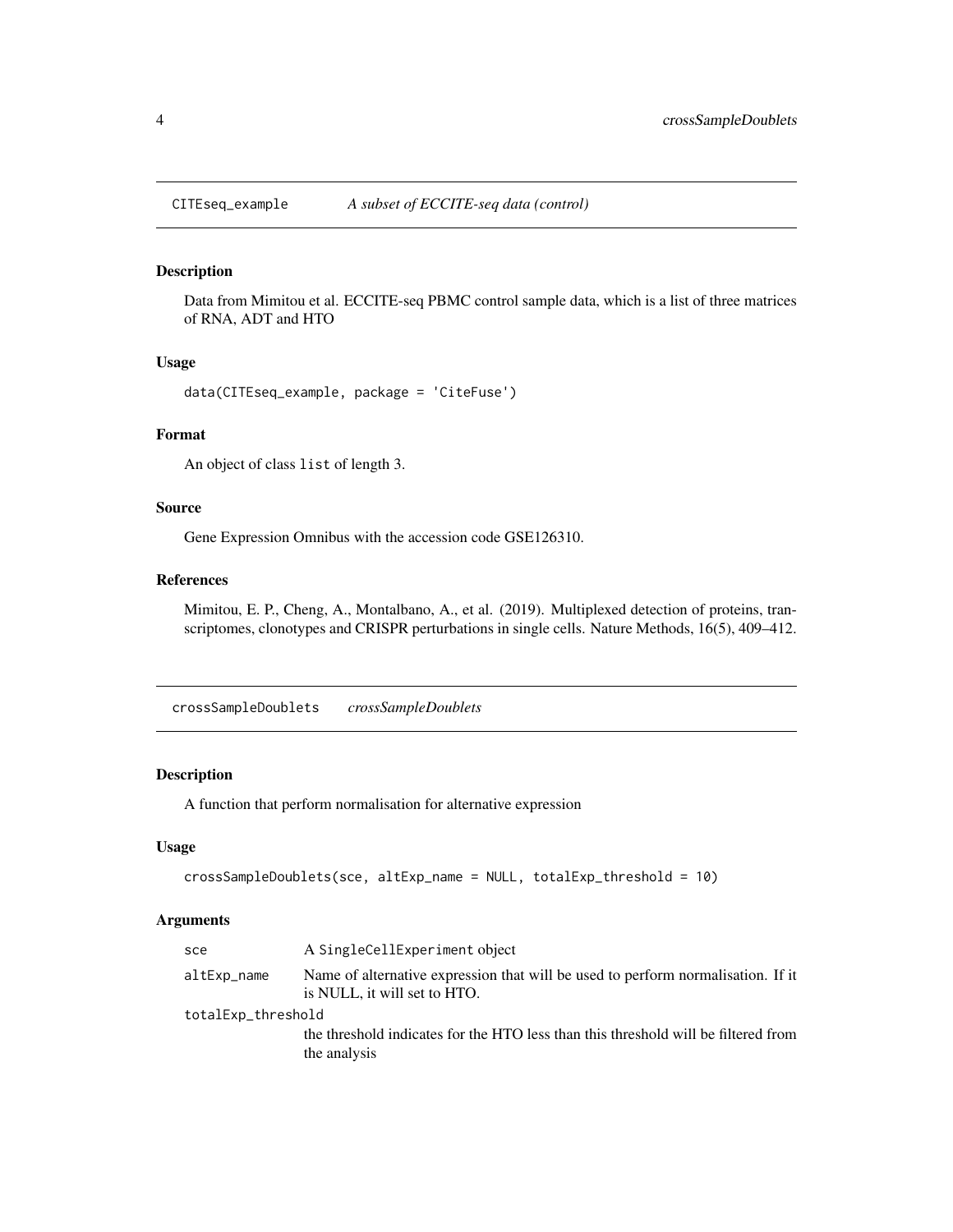#### <span id="page-4-0"></span>DEbubblePlot 5

#### Value

A SingleCellExperiment Object

#### Examples

```
data(CITEseq_example, package = "CiteFuse")
sce_citeseq <- preprocessing(CITEseq_example)
sce_citeseq <- normaliseExprs(sce = sce_citeseq,
altExp_name = "HTO",
transform = "log")sce_citeseq <- crossSampleDoublets(sce_citeseq)
```

| <i>DEbubblePlot</i> |
|---------------------|
|                     |

#### Description

A function to generate circlepack plot to visualise the marker for each cluster

# Usage

```
DEbubblePlot(de_list)
```
#### **Arguments**

de\_list A list of results from 'DE genes ()'

### Value

A ggplot to visualise the DE results via bubble plot

```
library(S4Vectors)
data(sce_control_subset, package = "CiteFuse")
sce_control_subset <- DEgenes(sce_control_subset,
altExp_name = "none",
group = sce_control_subset$SNF_W_louvain,
return_all = TRUE,
exprs_pct = 0.5
```

```
sce_control_subset <- selectDEgenes(sce_control_subset,
                            altExp_name = "none")
```

```
sce_control_subset <- DEgenes(sce_control_subset,
altExp_name = "ADT",
group = sce_control_subset$SNF_W_louvain,
```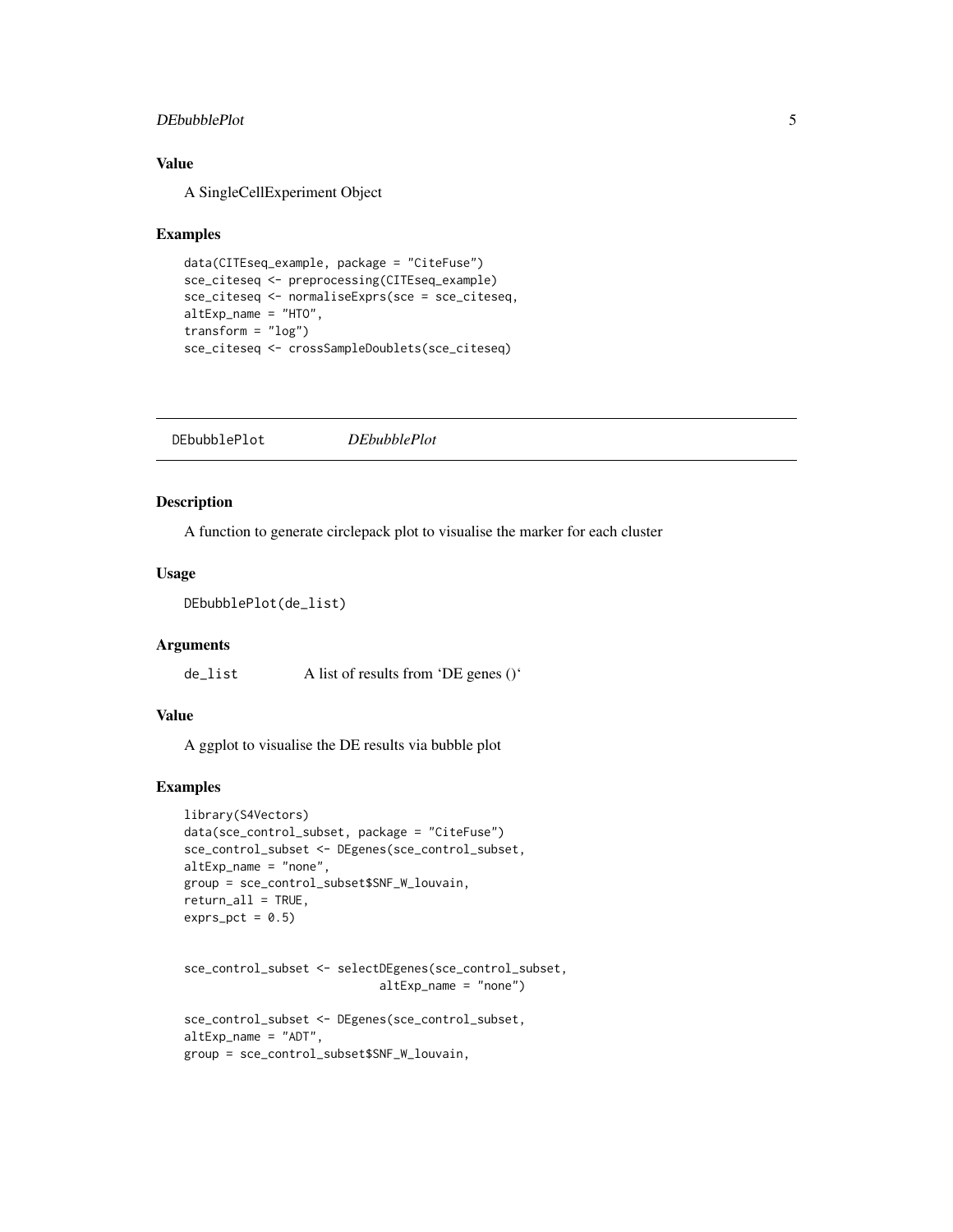```
return_all = TRUE,
exprs_pct = 0.5sce_control_subset <- selectDEgenes(sce_control_subset,
                            altExp_name = "ADT")
rna_DEgenes <- metadata(sce_control_subset)[["DE_res_RNA_filter"]]
adt_DEgenes <- metadata(sce_control_subset)[["DE_res_ADT_filter"]]
rna_DEgenes <- lapply(rna_DEgenes, function(x){
 x$name <- gsub("hg19_", "", x$name)
 x})
DEbubblePlot(list(RNA = rna_DEgenes, ADT = adt_DEgenes))
```
DEcomparisonPlot *DEcomparisonPlot*

### Description

A function to visualise the pairwise comparison of pvalue in different data modality.

#### Usage

```
DEcomparisonPlot(de_list, feature_list)
```
#### **Arguments**

| de list      | A list including two lists results from 'DE genes $()$ '.                                            |
|--------------|------------------------------------------------------------------------------------------------------|
| feature_list | A list including two lists features indicating the selected subset of features will<br>be visualised |

#### Value

A ggplot2 to visualise the comparison plot of DE.

```
library(S4Vectors)
data(sce_control_subset)
sce_control_subset <- DEgenes(sce_control_subset,
group = sce_control_subset$SNF_W_louvain,
return_all = TRUE,
exprs_pct = 0.5)
sce_control_subset <- selectDEgenes(sce_control_subset)
sce_control_subset <- DEgenes(sce_control_subset,
```
<span id="page-5-0"></span>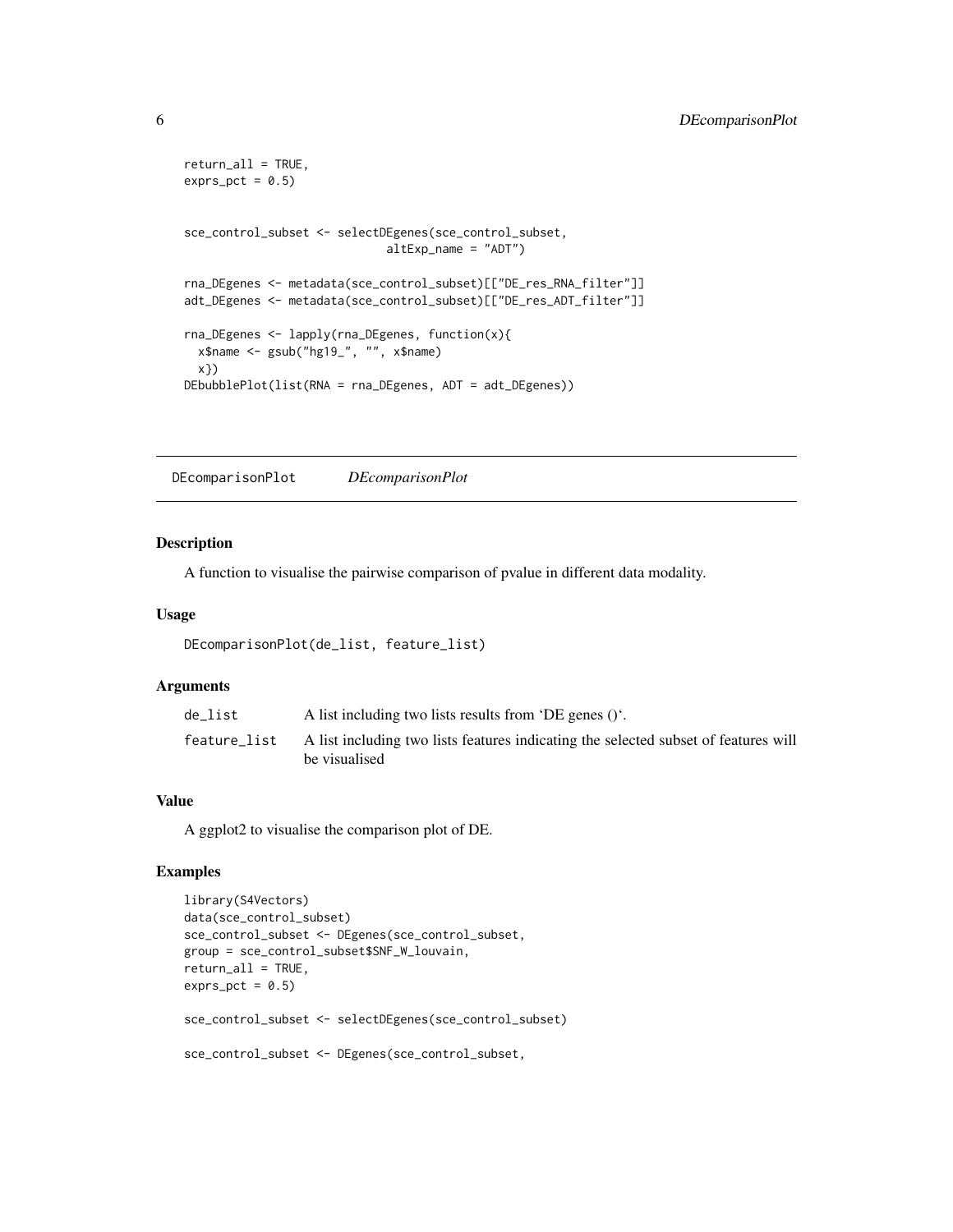#### <span id="page-6-0"></span>DEgenes 7

```
altExp_name = "ADT",
                       group = sce_control_subset$SNF_W_louvain,
                       return_all = TRUE,
                       exprs_pct = 0.5)
sce_control_subset <- selectDEgenes(sce_control_subset,
                             altExp_name = "ADT")
rna_list <- c("hg19_CD4",
"hg19_CD8A",
"hg19_HLA-DRB1",
"hg19_ITGAX",
"hg19_NCAM1",
"hg19_CD27",
"hg19_CD19")
adt_list <- c("CD4", "CD8", "MHCII (HLA-DR)", "CD11c", "CD56", "CD27", "CD19")
rna_DEgenes_all <- S4Vectors::metadata(sce_control_subset)[["DE_res_RNA"]]
adt_DEgenes_all <- S4Vectors::metadata(sce_control_subset)[["DE_res_ADT"]]
feature_list <- list(RNA = rna_list, ADT = adt_list)
de_list <- list(RNA = rna_DEgenes_all, ADT = adt_DEgenes_all)
DEcomparisonPlot(de_list = de_list,
                 feature_list = feature_list)
```
DEgenes *DEgenes*

#### Description

A function to perform DE analysis on CITE seq data

#### Usage

```
DEgenes(
  sce,
  altExp_name = "none",
 exprs_value = "logcounts",
 group = NULL,method = "wilcox",
  exprs_pct = 0.1,
  exprs_{\text{th}}reshold = 0,
  return_all = FALSE,
 pval\_adj = 0.05,
 mean\_diff = 0,
 pct_diff = 0.1,
```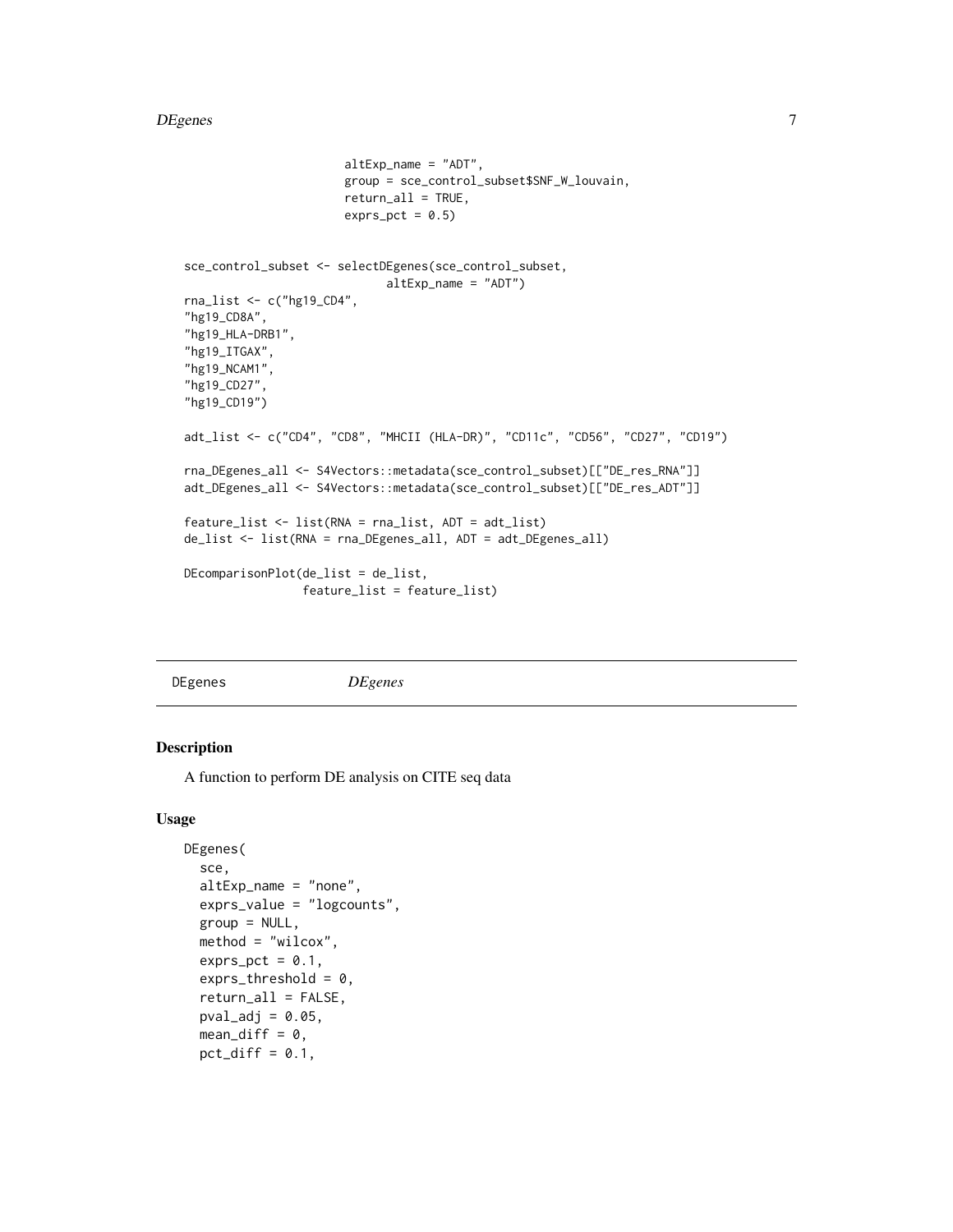<span id="page-7-0"></span> $topN = 10$  $\mathcal{L}$ 

# Arguments

| sce             | A SingleCellExperiment object                                                                          |  |
|-----------------|--------------------------------------------------------------------------------------------------------|--|
| altExp_name     | A character indicates which expression matrix is used. by default is none (i.e.<br>RNA).               |  |
| exprs_value     | A character indicates which expression value in assayNames is used.                                    |  |
| group           | A vector indicates the grouping of the data                                                            |  |
| method          | A character indicates the method used in DE analysis                                                   |  |
| exprs_pct       | A numeric indicates the threshold expression percentage of a gene to be consid-<br>ered in DE analysis |  |
| exprs_threshold |                                                                                                        |  |
|                 | A numeric indicates the threshold of expression. By default is 0.                                      |  |
| return_all      | Whether return full list of DE genes                                                                   |  |
| pval_adj        | A numeric indicates the threshold of adjusted p-value.                                                 |  |
| mean_diff       | A numeric indicates the threshold of difference of average expression.                                 |  |
| pct_diff        | A numeric indicates the threshold of difference of percentage expression.                              |  |
| topN            | A numeric indicates the top number of genes will be included in the list.                              |  |
|                 |                                                                                                        |  |

# Value

A SingleCellExeperiment with DE results stored in meta data DE\_res

# Examples

```
data(sce_control_subset)
sce_control_subset <- DEgenes(sce_control_subset,
group = sce_control_subset$SNF_W_louvain,
return_all = TRUE,
exprs_pct = 0.5)
sce_control_subset <- selectDEgenes(sce_control_subset)
```
DEgenesCross *DEgenesCross*

# Description

A function to perform DE analysis on a list of CITE seq data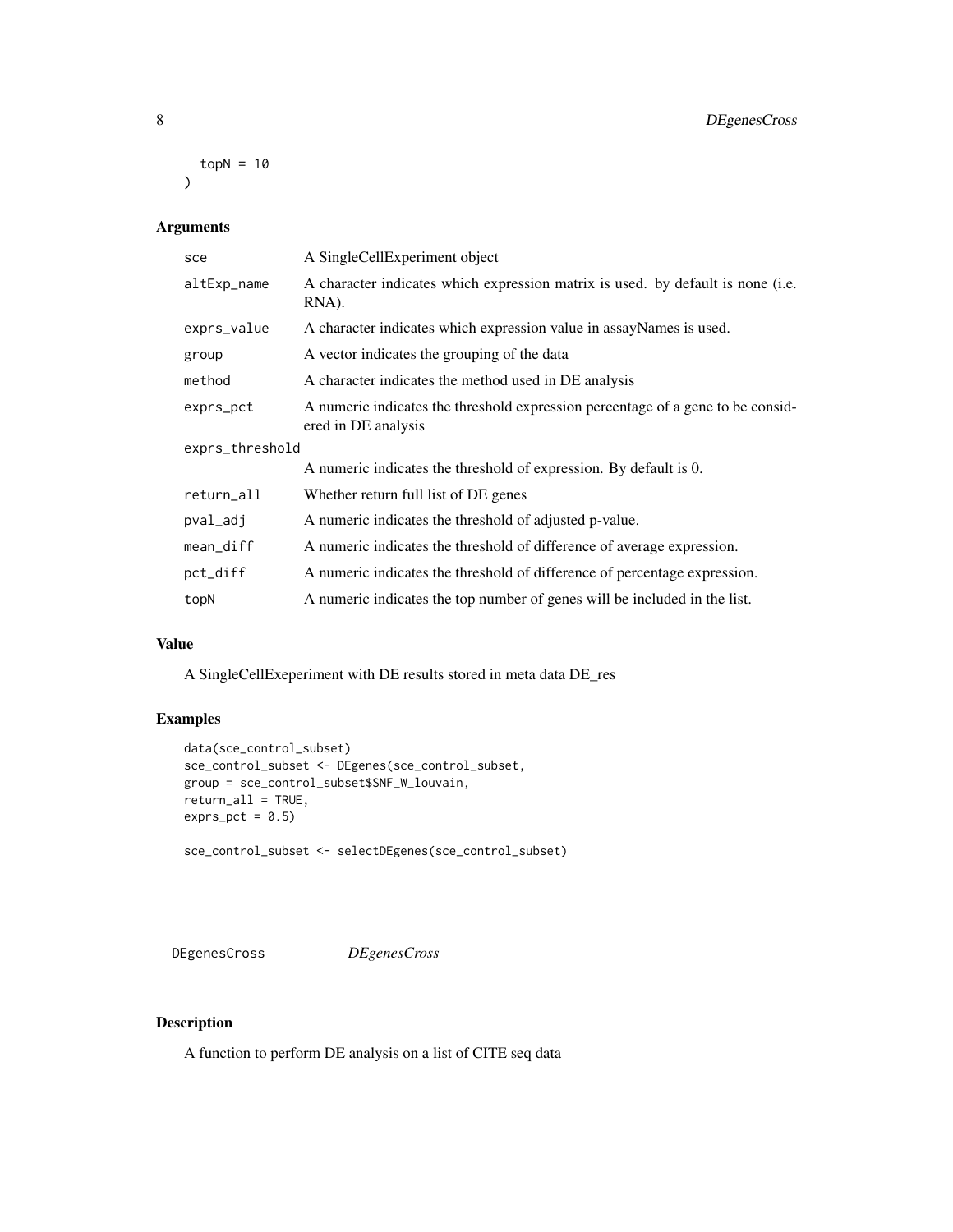# DEgenesCross 9

# Usage

```
DEgenesCross(
  sce_list,
  altExp_name = "none",
 exprs_value = "logcounts",
 method = "wilcox",
 colData_name = NULL,
 group_to_test = NULL,
 exprs_pct = 0.1,
 exprs_threshold = 0,
  return_all = FALSE,
 pval\_adj = 0.05,
 mean\_diff = 0,
 pct_diff = 0.1,
 topN = 10\mathcal{L}
```
# Arguments

| sce_list        | A Slist of ingleCellExperiment object                                                                        |  |
|-----------------|--------------------------------------------------------------------------------------------------------------|--|
| altExp_name     | A character indicates which expression matrix is used. by default is none (i.e.<br>RNA).                     |  |
| exprs_value     | A character indicates which expression value in assayNames is used.                                          |  |
| method          | A character indicates the method used in DE analysis                                                         |  |
| colData_name    | A vector of character indicates the colData that stored the group information of<br>each sce of the sce_list |  |
| group_to_test   | A vector of character indicates which group in each sce is used to compared<br>across the sce list.          |  |
| exprs_pct       | A numeric indicates the threshold expression percentage of a gene to be consid-<br>ered in DE analysis       |  |
| exprs_threshold |                                                                                                              |  |
|                 | A numeric indicates the threshold of expression. By default is 0.                                            |  |
| return_all      | Whether return full list of DE genes                                                                         |  |
| pval_adj        | A numeric indicates the threshold of adjusted p-value.                                                       |  |
| mean_diff       | A numeric indicates the threshold of difference of average expression.                                       |  |
| pct_diff        | A numeric indicates the threshold of difference of percentage expression.                                    |  |
| topN            | A numeric indicates the top number of genes will be included in the list.                                    |  |

# Value

A SingleCellExeperiment with DE results stored in meta data DE\_res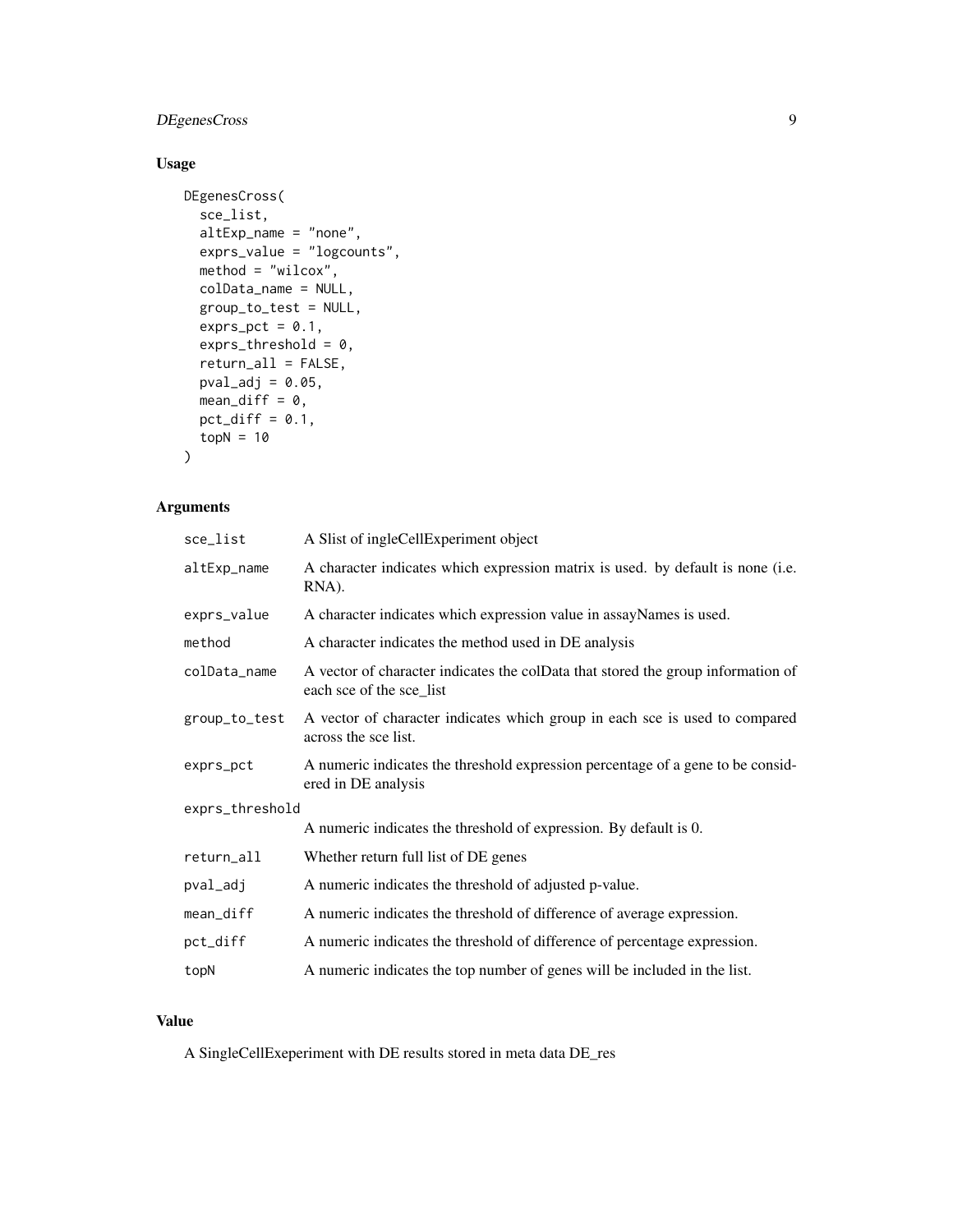# Examples

```
data("sce_control_subset", package = "CiteFuse")
data("sce_ctcl_subset", package = "CiteFuse")
de_res <- DEgenesCross(sce_list = list(control = sce_control_subset,
ctcl = sce_ctcl_subset),
colData_name = c("SNF_W_louvain", "SNF_W_louvain"),
group_to_test = c("2", "6")
```
geneADTnetwork *geneADTnetwork*

#### Description

A function to visualise the features distribtuion

#### Usage

```
geneADTnetwork(
  sce,
  RNA_exprs_value = "logcounts",
  altExp_name = "ADT",
  altExp_exprs_value = "logcounts",
  RNA_feature_subset = NULL,
  ADT_feature_subset = NULL,
  cell_subset = NULL,
  cor_{threshold} = 0.5,
  cor_method = c("pearson", "kendall", "spearman"),
  RNA\_express\_pot = 0.1,
  ADT_exprs_pct = 0.1,
  RNA\_express\_threshold = 0,
 ADT_{exprs_{th}}rhreshold = 0,
 network_layout = NULL,
  return_igraph = FALSE
\lambda
```
# Arguments

| sce                | A singlecellexperiment object                                                            |  |
|--------------------|------------------------------------------------------------------------------------------|--|
| RNA_exprs_value    |                                                                                          |  |
|                    | A character indicates which expression value for RNA in assayNames is used.              |  |
| altExp_name        | A character indicates which expression matrix is used. by default is none (i.e.<br>RNA). |  |
| altExp_exprs_value |                                                                                          |  |
|                    | A character indicates which expression value in assayNames is used.                      |  |

<span id="page-9-0"></span>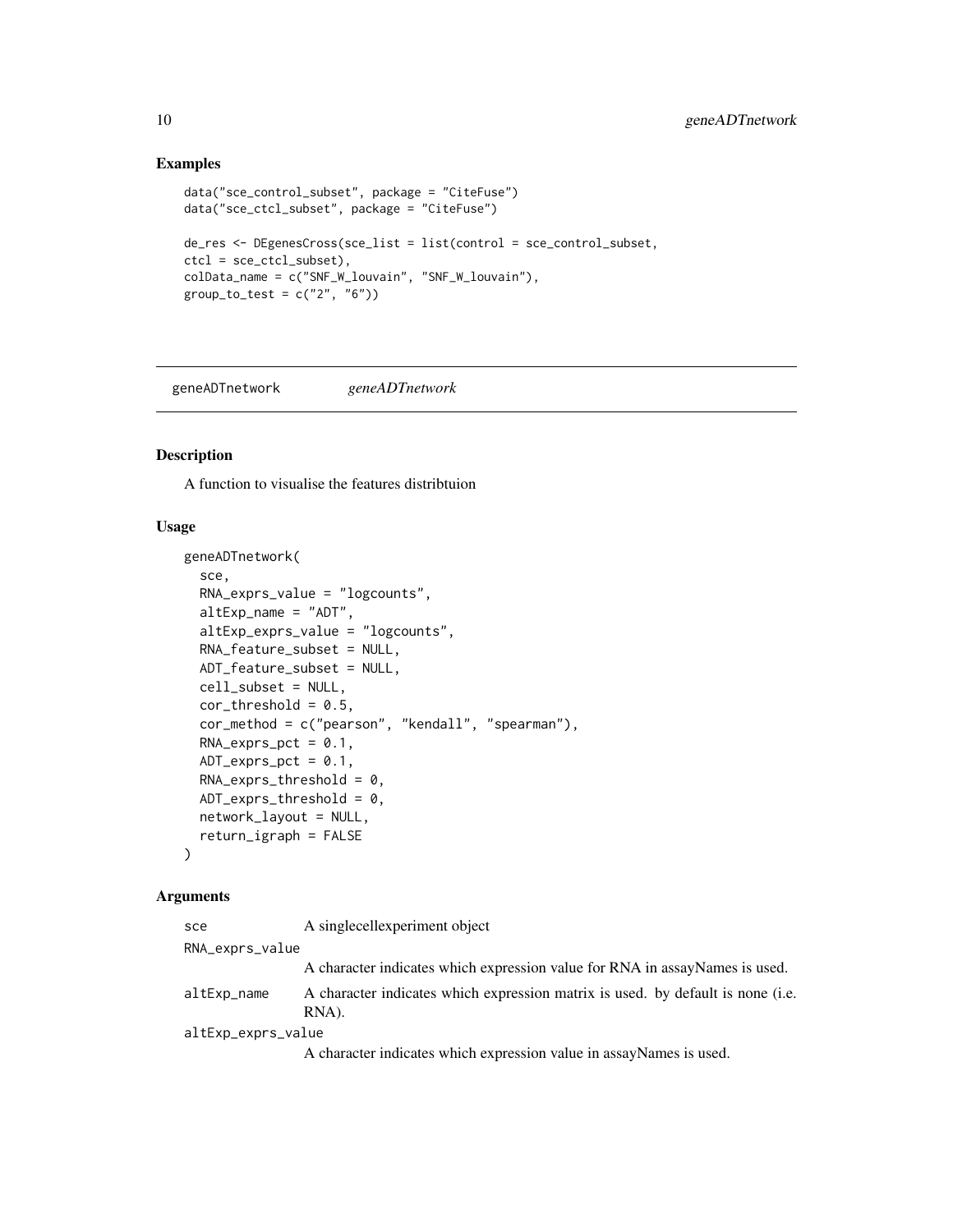|                     | RNA_feature_subset |                                                                                                                                                                                |
|---------------------|--------------------|--------------------------------------------------------------------------------------------------------------------------------------------------------------------------------|
|                     |                    | A vector of characters indicates the subset of features of RNA that are used for<br>visualisation                                                                              |
|                     | ADT_feature_subset |                                                                                                                                                                                |
|                     |                    | A vector of characters indicates the subset of features of ADT that are used for<br>visualisation                                                                              |
|                     | cell_subset        | A vector of characters indicates the subset of cells that are used for visualisation                                                                                           |
|                     | cor_threshold      | Thresholds of correlation.                                                                                                                                                     |
|                     | cor_method         | a character string indicating which correlation coefficient (or covariance) is to<br>be computed. One of "pearson" (default), "kendall", or "spearman": can be<br>abbreviated. |
|                     | RNA_exprs_pct      | A numeric indicates the threshold expression percentage of a gene to be consid-<br>ered in correlation analysis                                                                |
|                     | ADT_exprs_pct      | A numeric indicates the threshold expression percentage of a gene to be consid-<br>ered in correlation analysis                                                                |
| RNA_exprs_threshold |                    |                                                                                                                                                                                |
|                     |                    | A numeric indicates the threshold of RNA expression. By default is 0.                                                                                                          |
| ADT_exprs_threshold |                    |                                                                                                                                                                                |
|                     |                    | A numeric indicates the threshold of ADT expression. By default is 0.                                                                                                          |
|                     |                    | network_layout layout of the network                                                                                                                                           |
|                     | return_igraph      | indicates whether return the igraph object                                                                                                                                     |
|                     |                    |                                                                                                                                                                                |

#### Value

A igraph object of gene-ADT network

```
library(SingleCellExperiment)
set.seed(2020)
data(sce_control_subset, package = "CiteFuse")
RNA_feature_subset <- sample(rownames(sce_control_subset), 50)
ADT_feature_subset <- rownames(altExp(sce_control_subset, "ADT"))
geneADTnetwork(sce_control_subset,
              RNA_feature_subset = RNA_feature_subset,
              ADT_feature_subset = ADT_feature_subset,
              cor_method = "pearson",
              network_layout = igraph::layout_with_fr)
```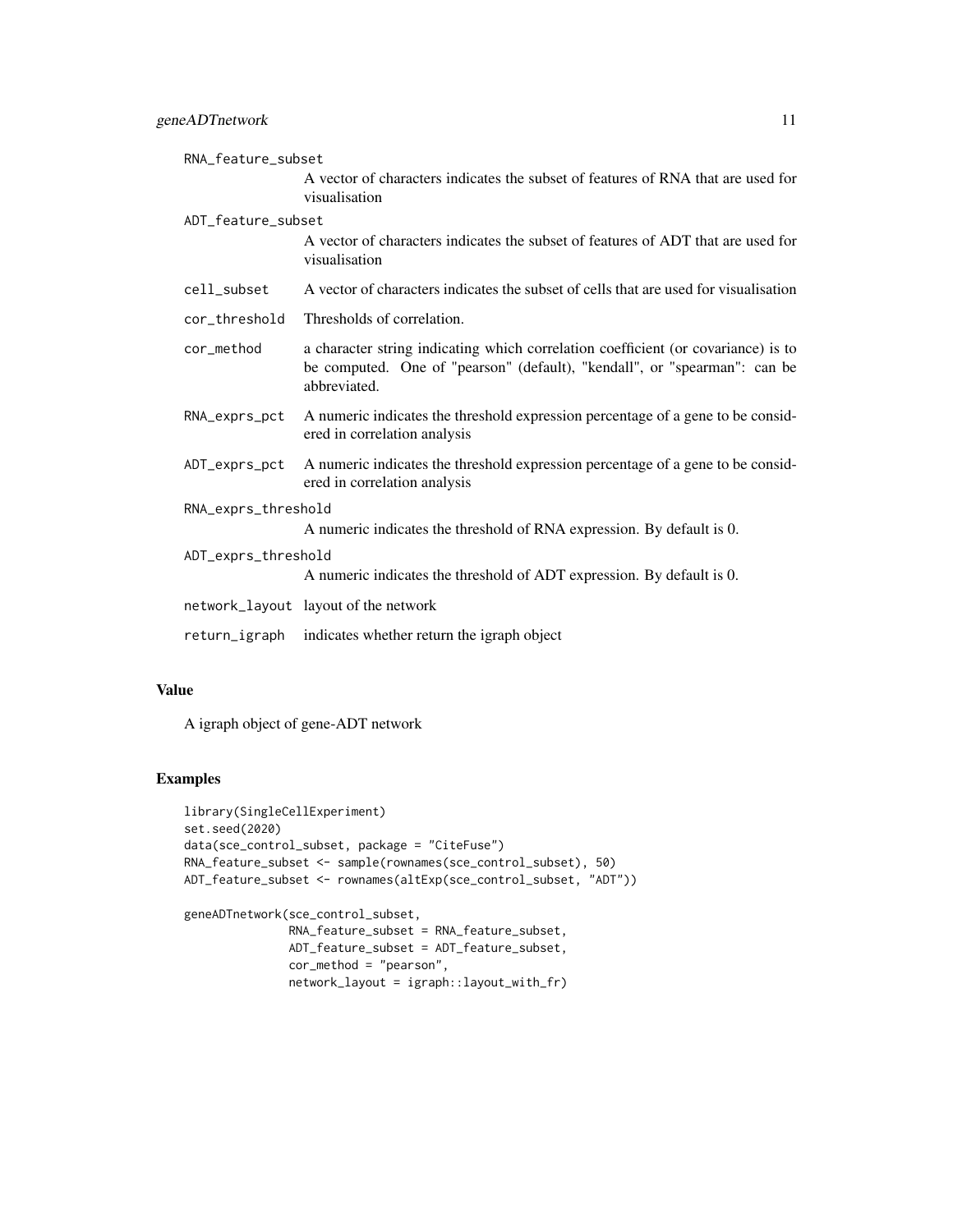<span id="page-11-0"></span>igraphClustering *igraphClustering*

#### Description

A function to perform igraph clustering

# Usage

```
igraphClustering(
  sce,
 metadata = "SNF_W",
 method = c("louvain", "walktrap", "spinglass", "optimal", "leading_eigen",
    "label_prop", "fast_greedy", "edge_betweenness"),
  ...
)
```
# Arguments

| sce      | A singlecellexperiment object                                                                           |
|----------|---------------------------------------------------------------------------------------------------------|
| metadata | indicates the meta data name of affinity matrix to virsualise                                           |
| method   | A character indicates the method for finding communities from igraph. Default<br>is louvain clustering. |
|          | Other inputs for the igraph functions                                                                   |

# Value

A vector indicates the membership (clustering) results

```
data(sce_control_subset, package = "CiteFuse")
sce_control_subset <- CiteFuse(sce_control_subset)
SNF_W_louvain <- igraphClustering(sce_control_subset,
method = "louvain")
```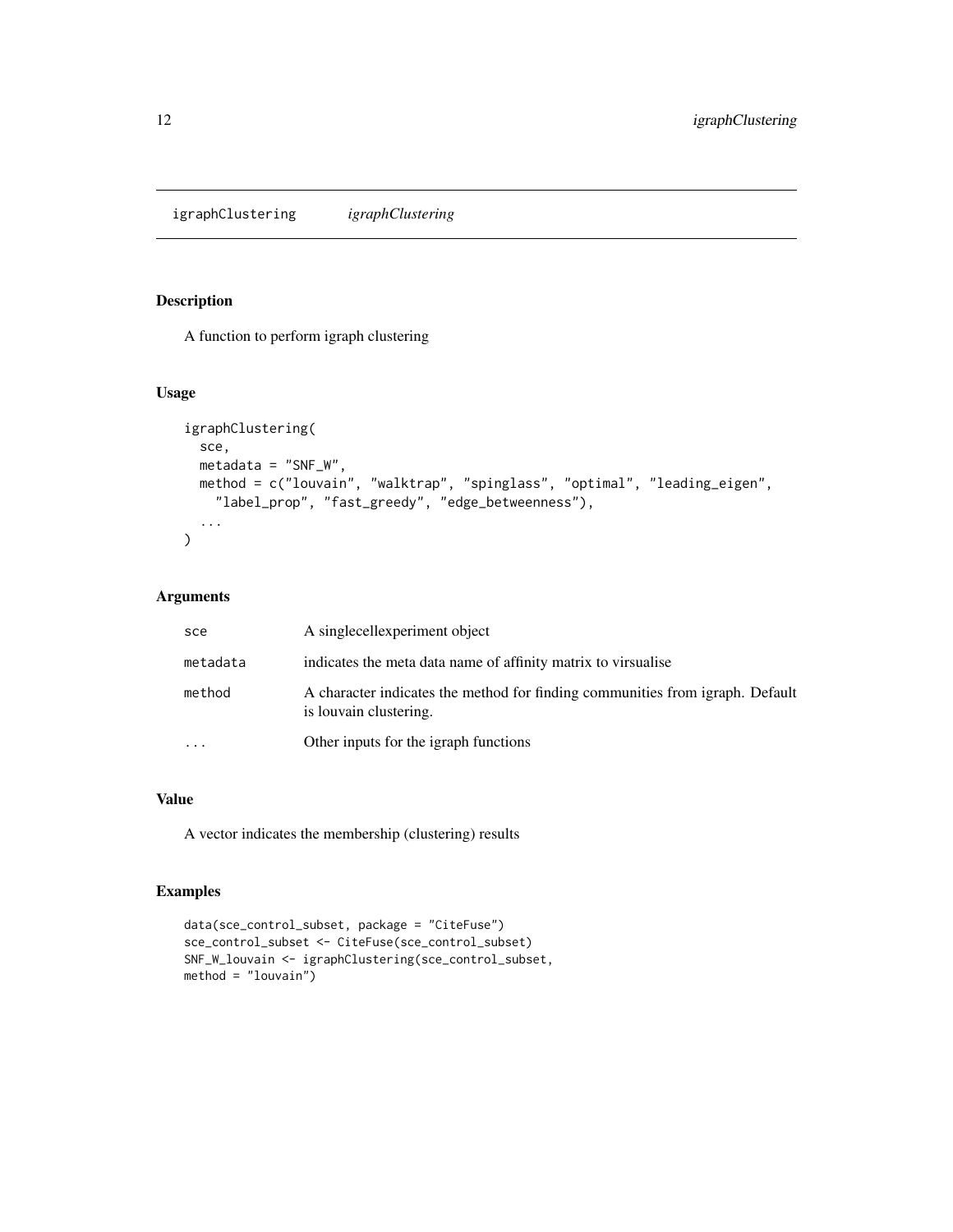<span id="page-12-0"></span>importanceADT *importanceADT*

# Description

A function to calculate the importance score of ADT

# Usage

```
importanceADT(
  sce,
 altExp_name = "ADT",
 exprs_value = "logcounts",
 method = c("randomForest", "PCA"),
 group = NULL,
  subsample = TRUE,
  times = 10,
 prop = 0.8,
 k_pca = 5,
 remove_first_PC = TRUE,
  ...
)
```
# Arguments

| sce             | A singlecellexperiment object                                                                         |  |
|-----------------|-------------------------------------------------------------------------------------------------------|--|
| altExp_name     | A character indicates which expression matrix is used. by default is none (i.e.<br>RNA).              |  |
| exprs_value     | A character indicates which expression value in assayNames is used.                                   |  |
| method          | A character indicates the method of ADT importance calculation, either ran-<br>domForest or PCA       |  |
| group           | A vector indicates the grouping of the data (for random forest)                                       |  |
| subsample       | Whether perform subsampling (for random forest)                                                       |  |
| times           | A numeric indicates the times of subsampling is performed (for random forest)                         |  |
| prop            | A numeric indicates the proportion of cells are subsampled from the whole data<br>(for random forest) |  |
| k_pca           | Number of principal component will be used to calculate the loading scores (for<br>PCA)               |  |
| remove_first_PC |                                                                                                       |  |
|                 | A logical input indicates whether the first component will be removed from<br>calculation (for PCA).  |  |
| $\ddotsc$       | other arguments to 'randomForest()' or 'prcomp()' function                                            |  |
|                 |                                                                                                       |  |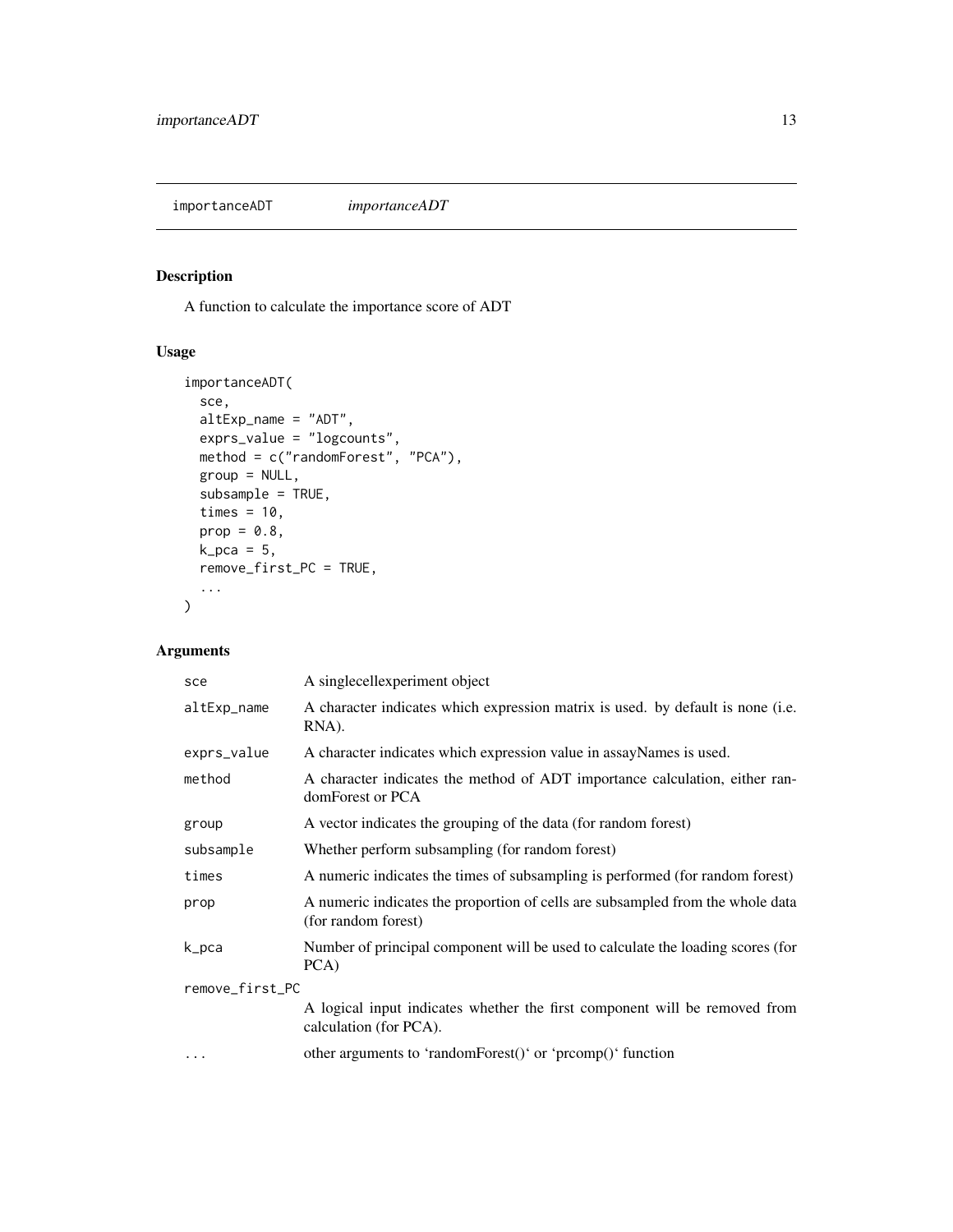#### <span id="page-13-0"></span>Details

For random forest, the importance scores are based on features importance. For PCA, it implements the method proposed in Levin et al (based on the loading of features).

#### Value

A SingleCellExperiment object

#### References

Levine, J.H., Simonds, E.F., Bendall, S.C., Davis, K.L., El-ad, D.A., Tadmor, M.D., Litvin, O., Fienberg, H.G., Jager, A., Zunder, E.R. and Finck, R., 2015. Data-driven phenotypic dissection of AML reveals progenitor-like cells that correlate with prognosis. Cell, 162(1), pp.184-197.

# Examples

```
data("sce_control_subset", package = "CiteFuse")
sce_control_subset <- importanceADT(sce_control_subset,
group = sce_control_subset$SNF_W_louvain,
subsample = TRUE)
```
ligandReceptorTest *ligandReceptorTest*

#### Description

A function to perform ligand receptor analysis

#### Usage

```
ligandReceptorTest(
  sce,
  ligandReceptor_list,
  cluster,
 RNA_exprs_value = "minMax",
 use_alt_exp = TRUE,
  altExp_name = "ADT",
  altExp_exprs_value = "zi_minMax",
 num_permute = 1000,
 p\_sig = 0.05\mathcal{E}
```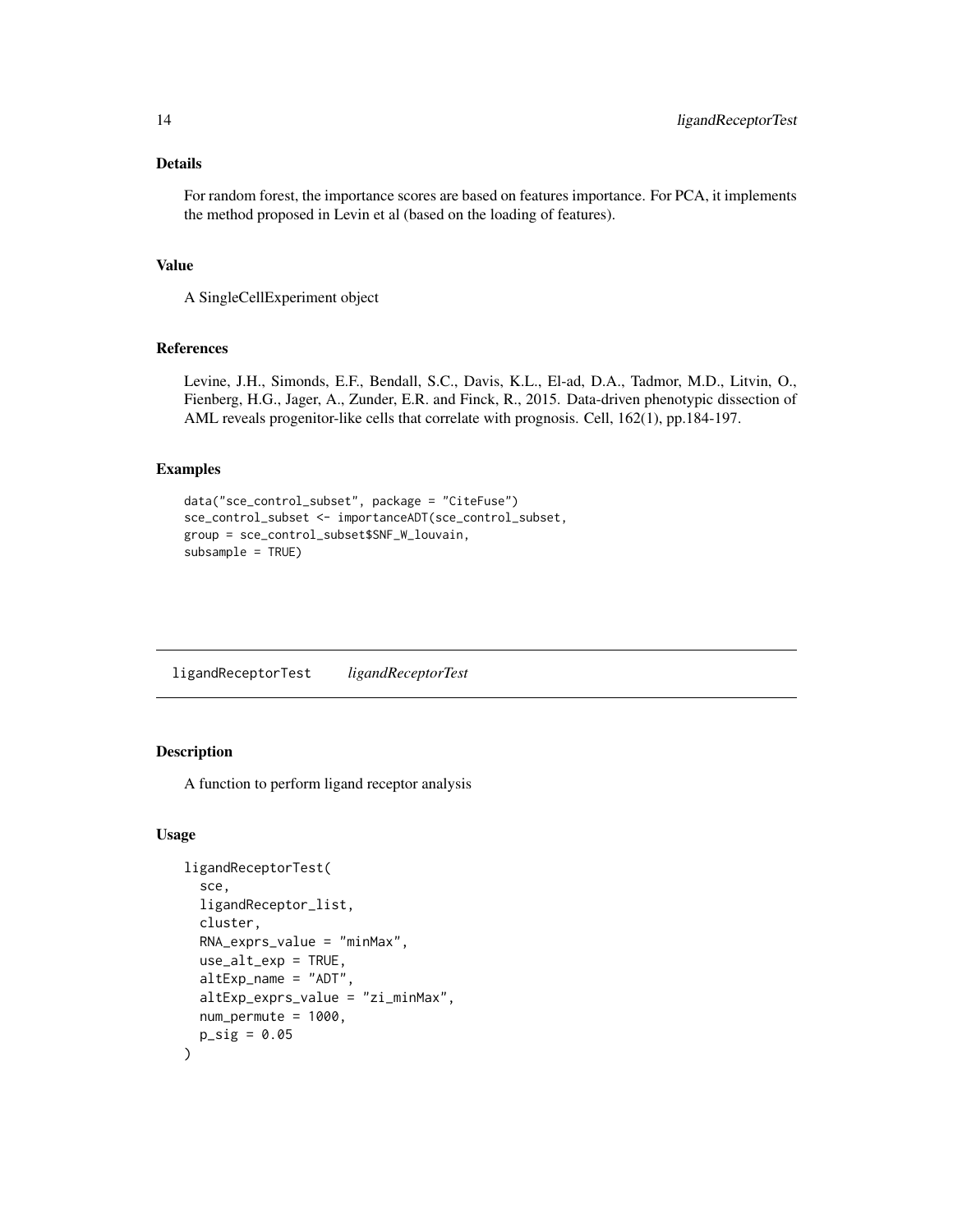# ligandReceptorTest 15

### Arguments

| sce                 | A singlecellexperiment object                                                                                    |  |
|---------------------|------------------------------------------------------------------------------------------------------------------|--|
| ligandReceptor_list |                                                                                                                  |  |
|                     | A data frame indicates the ligand receptor list                                                                  |  |
| cluster             | A vector indicates the cluster results                                                                           |  |
| RNA_exprs_value     |                                                                                                                  |  |
|                     | A character indicates which expression value for RNA in assayNames is used.                                      |  |
| $use_alt_exp$       | A logical vector indicates whether receptors expression will use alternative ex-<br>pression matrix to quantify. |  |
| altExp_name         | A character indicates which expression matrix is used. by default is ADT.                                        |  |
| altExp_exprs_value  |                                                                                                                  |  |
|                     | A character indicates which expression value in assayNames is used.                                              |  |
| num_permute         | Number of permutation.                                                                                           |  |
| $p\_sig$            | A numeric indicates threshold of the pvalue significance                                                         |  |

#### Value

A SingleCellExperiment object with ligand receptor results

```
data(lr_pair_subset, package = "CiteFuse")
data(sce_control_subset, package = "CiteFuse")
sce_control_subset <- normaliseExprs(sce = sce_control_subset,
altExp_name = "ADT",
transform = "zi_minMax")
sce_control_subset <- normaliseExprs(sce = sce_control_subset,
                              altExp_name = "none",
                              exprs_value = "logcounts",
                              transform = "minMax")
sce_control_subset <- ligandReceptorTest(sce = sce_control_subset,
                                  ligandReceptor_list = lr_pair_subset,
                                  cluster = sce_control_subset$SNF_W_louvain,
                                  RNA_exprs_value = "minMax",
                                  use_alt_exp = TRUE,
                                  altExp_name = "ADT",
                                  altExp_exprs_value = "zi_minMax",
                                  num_permute = 100)
```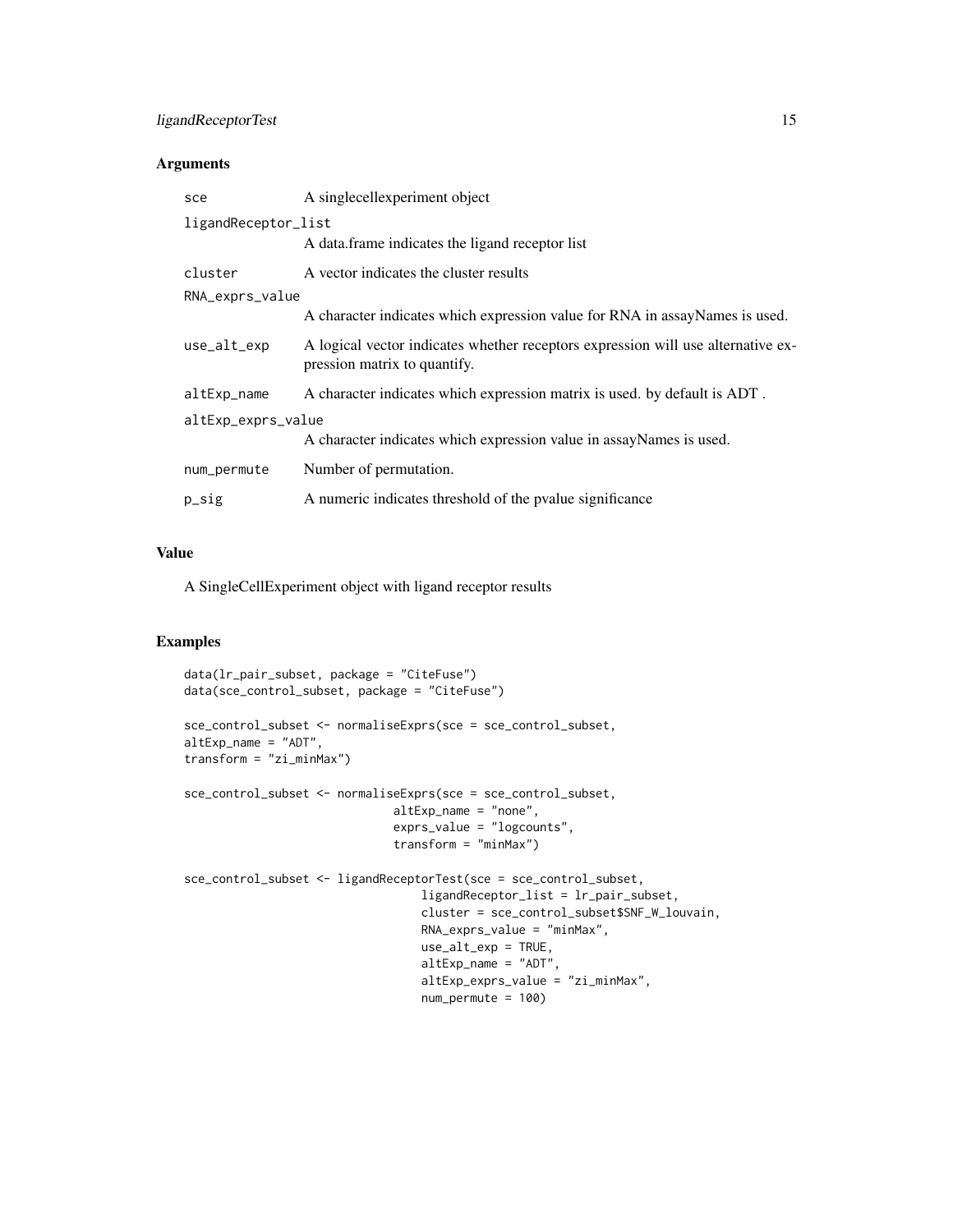<span id="page-15-0"></span>

# Description

A subset of Ligand Receptor Pairs

# Usage

```
data(lr_pair_subset, package = 'CiteFuse')
```
# Format

An object of class matrix (inherits from array) with 50 rows and 2 columns.

normaliseExprs *normaliseExprs*

# Description

A function that perform normalisation for alternative expression

#### Usage

```
normaliseExprs(
  sce,
  altExp_name = NULL,
 exprs_value = "counts",
  transform = c("log", "clr", "zi_minMax", "minMax"),
  log_offset = NULL
)
```
# Arguments

| sce         | A SingleCellExperiment object                                                                                |
|-------------|--------------------------------------------------------------------------------------------------------------|
| altExp_name | Name of alternative expression that will be used to perform normalisation                                    |
| exprs_value | A character indicates which expression value in assayNames is used.                                          |
| transform   | type of transformation, either log or clr (Centered log ratio transform)                                     |
| log_offset  | Numeric scalar specifying the pseudo-count to add when log-transforming ex-<br>pression values. Default is 1 |

#### Value

a SingleCellExperiment object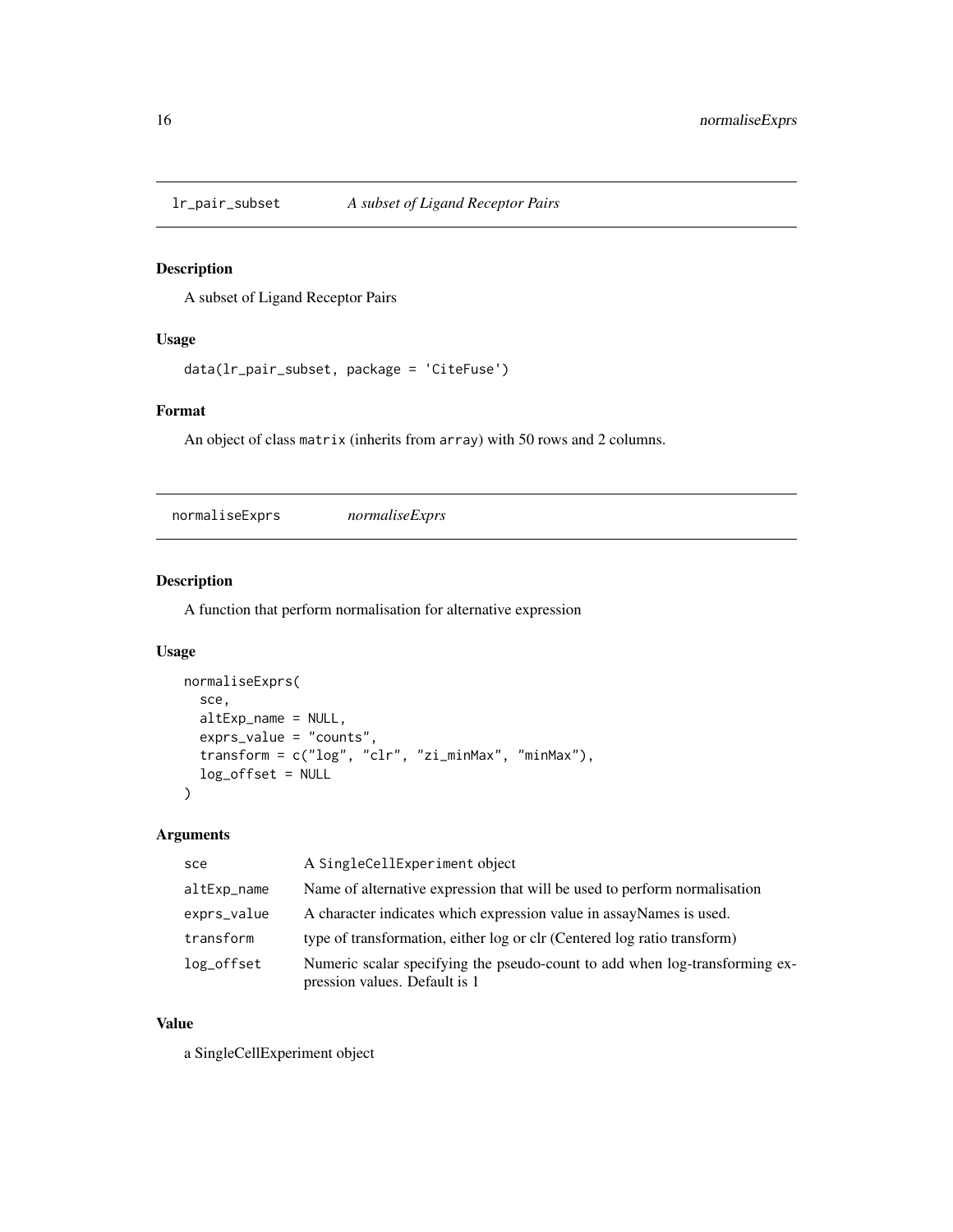#### <span id="page-16-0"></span>plotHTO and the state of the state of the state of the state of the state of the state of the state of the state of the state of the state of the state of the state of the state of the state of the state of the state of th

# Examples

```
data(CITEseq_example, package = "CiteFuse")
sce_citeseq <- preprocessing(CITEseq_example)
sce_citeseq <- normaliseExprs(sce = sce_citeseq,
altExp_name = "ADT",
transform = "log")
```
plotHTO *plotHTO*

# Description

A function to plot HTO expression

#### Usage

```
plotHTO(sce, which_idx = seq_length(2), altExp_name = NULL, ncol = 2)
```
#### Arguments

| sce         | sce         |
|-------------|-------------|
| which idx   | which idx   |
| altExp_name | altExp_name |
| ncol        | ncol        |

#### Value

A plot visualising the HTO expression

```
data(CITEseq_example, package = "CiteFuse")
sce_citeseq <- preprocessing(CITEseq_example)
sce_citeseq <- normaliseExprs(sce = sce_citeseq,
altExp_name = "HTO",
transform = "log")plotHTO(sce_citeseq, 1:4)
```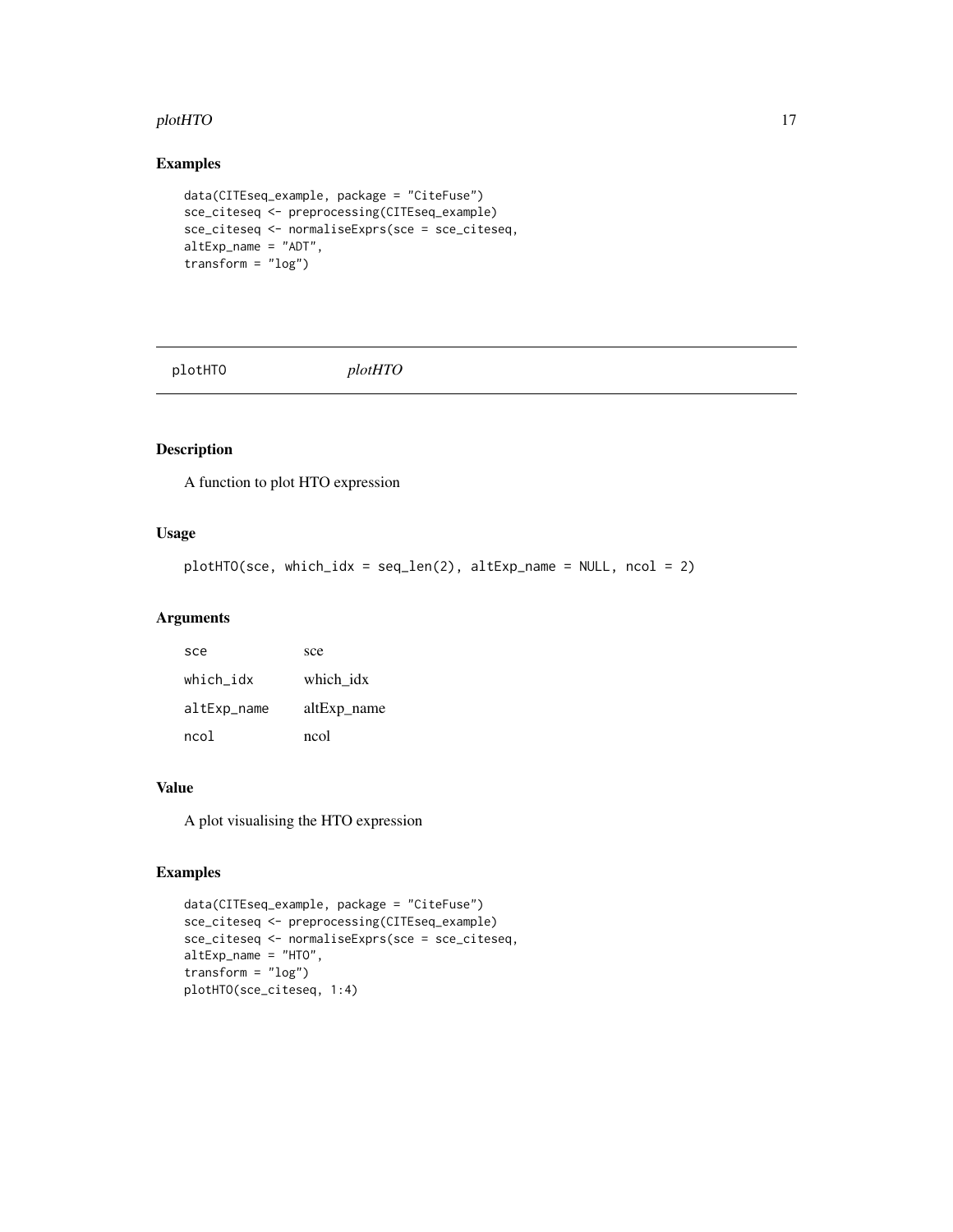<span id="page-17-0"></span>plotHTOSingle *plotHTOSingle*

#### Description

A function to plot HTO expression

#### Usage

```
plotHTOSingle(sce, which_idx = seq_len(2), altExp_name = NULL)
```
### Arguments

| sce         | sce         |
|-------------|-------------|
| which idx   | which idx   |
| altExp_name | altExp name |

#### Value

A plot visualising the HTO expression

preprocessing *A function to preprocess the list of expression matrix*

#### Description

This function will keep the samples that are common across the list of expression matrix, and filter the features that are all zeros across samples, and finally construct a SingleCellExperiment object

# Usage

```
preprocessing(
  exprsMat = NULL,
  return_sce = TRUE,
  assay_matrix = 1,
  filter_features = TRUE,
  rowData = NULL,
  colData = NULL
\mathcal{E}
```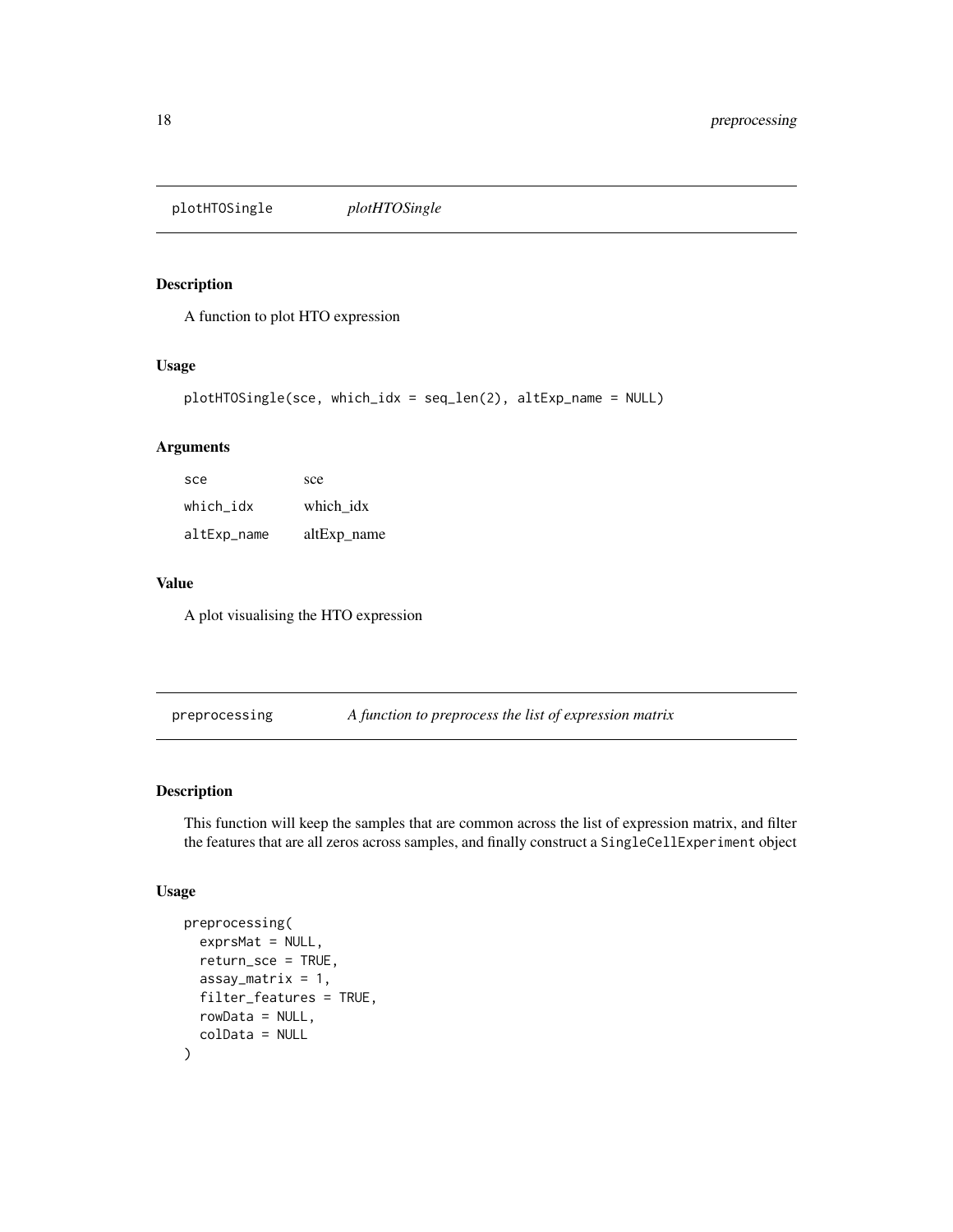# <span id="page-18-0"></span>readFrom10X 19

# Arguments

| exprsMat        | A list or a matrix indicates the expression matrices of the testing datasets (each<br>matrix must be matrix or dgCMatrix class) |  |
|-----------------|---------------------------------------------------------------------------------------------------------------------------------|--|
| return_sce      | A logical input indicates whether a SingleCellExperiment object will be re-<br>turn                                             |  |
| assay_matrix    | A integer indicates which list will be used as 'assay' input of 'SingleCellExper-<br>iment <sup>'</sup>                         |  |
| filter_features |                                                                                                                                 |  |
|                 | A logical input indicates whether the features with all zeros will be removed                                                   |  |
| rowData         | A DataFrame indicates the rowData to be stored in the sce object                                                                |  |
| colData         | A DataFrame indicates the colData to be stored in the sce object                                                                |  |
|                 |                                                                                                                                 |  |

#### Value

either a SingleCellExperiment object or a preprocessed expression matrix

# Examples

```
data(CITEseq_example, package = "CiteFuse")
sce_citeseq <- preprocessing(CITEseq_example)
```
readFrom10X *readFrom10X*

# Description

A function to read the data from 10X

# Usage

```
readFrom10X(
  dir,
  type = c("auto", "sparse", "HDF5"),
  feature_named_by = c("gene_id", "gene_symbol"),
  filter_features = TRUE
\mathcal{L}
```
# Arguments

| dir              | A character indicates the directory of the 10X files                            |
|------------------|---------------------------------------------------------------------------------|
| type             | A character indicates the format of the data, sparse or HDF5                    |
| feature_named_by |                                                                                 |
|                  | A character indicates whether the genes will be named by gene id or gene symbol |
| filter_features  |                                                                                 |
|                  | A logical input indicates whether the features with all zeros will be removed   |
|                  |                                                                                 |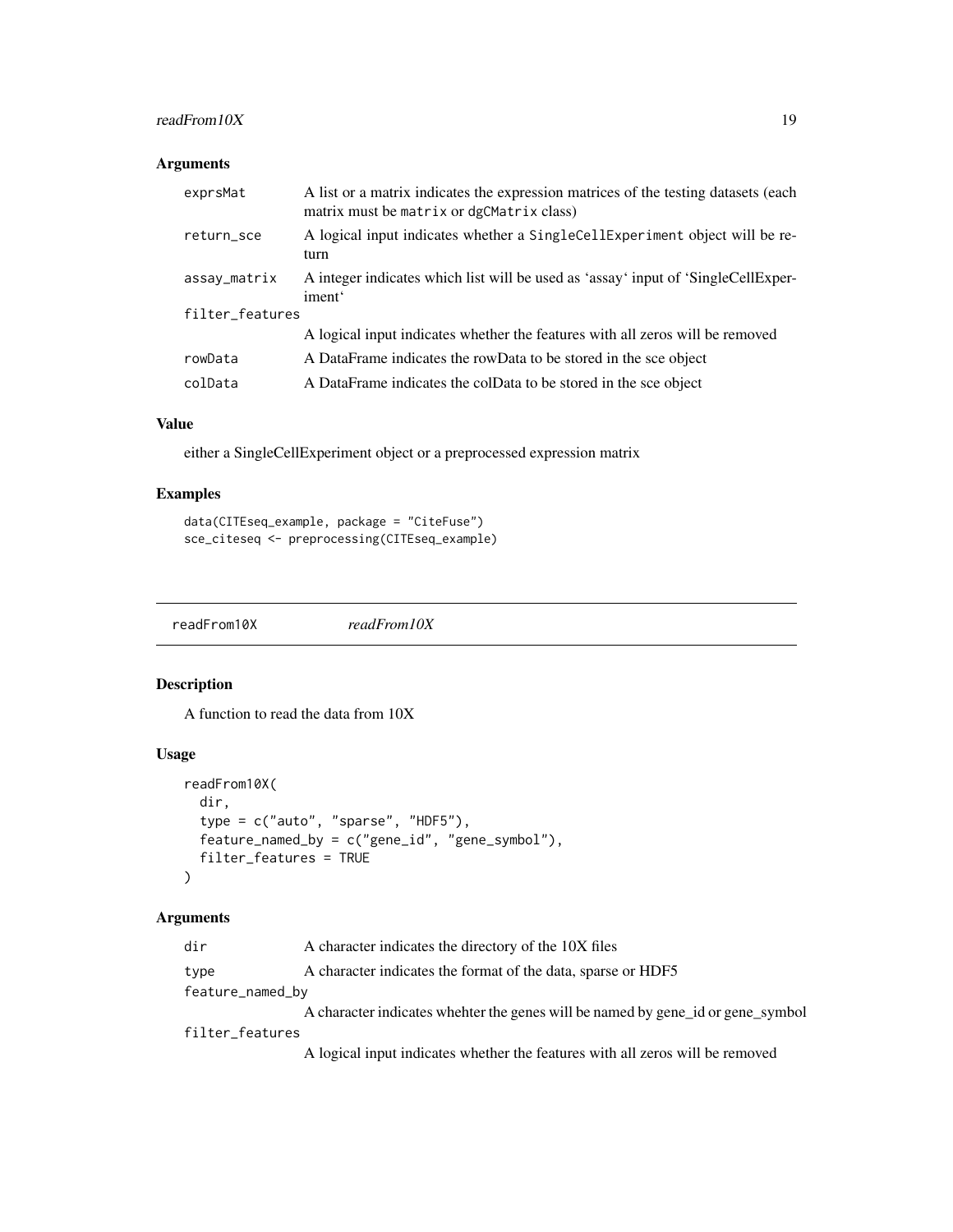# <span id="page-19-0"></span>Value

a SingleCellExperiment object

#### Examples

```
## Not run:
tmpdir <- tempdir()
tenXdata <- "http://cf.10xgenomics.com/samples/cell-exp/3.1.0/connect_5k_pbmc_NGSC3_ch1/"
file <- "connect_5k_pbmc_NGSC3_ch1_filtered_feature_bc_matrix.tar.gz"
download.file(paste0(tenXdata, file),file.path(tmpdir, file))
untar(file.path(tmpdir,file),
      exdir = tmpdir)
sce_citeseq_10X <- readFrom10X(file.path(tmpdir,
"filtered_feature_bc_matrix/"))
sce_citeseq_10X
## End(Not run)
```
reducedDimSNF *reducedDimSNF*

#### Description

A function to reduce the dimension of the similarity matrix

# Usage

```
reducedDimSNF(sce, metadata = "SNF_W", method = "UMAP", dimNames = NULL, ...)
```
#### Arguments

| sce      | A singlecellexperiment object                                          |
|----------|------------------------------------------------------------------------|
| metadata | indicates the meta data name of affinity matrix to virsualise          |
| method   | the method of visualisation, which can be UMAP, tSNE and diffusion map |
| dimNames | indicates the name of the reduced dimension results.                   |
| $\cdots$ | other parameters for tsne(), umap()                                    |

# Value

A SingleCellExperiment object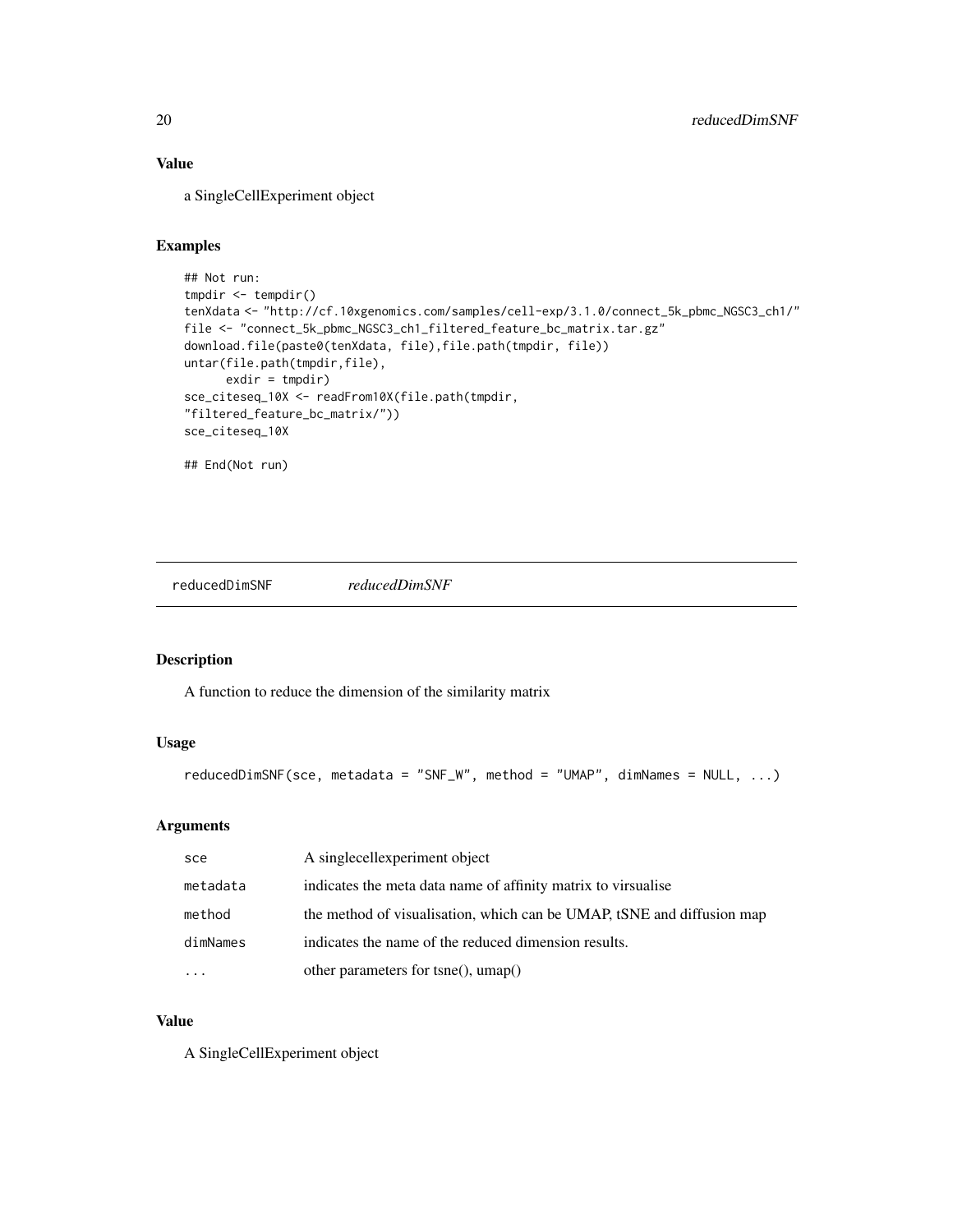<span id="page-20-0"></span>sce\_control\_subset 21

#### Examples

```
data(sce_control_subset, package = "CiteFuse")
sce_control_subset <- CiteFuse(sce_control_subset)
sce_control_subset <- reducedDimSNF(sce_control_subset,
method = "tSNE".dimNames = "tSNE_joint")
```
sce\_control\_subset *A SingleCellExperiment of ECCITE-seq data*

#### Description

Data from Mimitou et al. ECCITE-seq PBMC Control sample data

#### Usage

data(sce\_control\_subset, package = 'CiteFuse')

# Format

An object of class SingleCellExperiment with 1508 rows and 128 columns.

#### Source

Gene Expression Omnibus with the accession code GSE126310.

#### References

Mimitou, E. P., Cheng, A., Montalbano, A., et al. (2019). Multiplexed detection of proteins, transcriptomes, clonotypes and CRISPR perturbations in single cells. Nature Methods, 16(5), 409–412.

sce\_ctcl\_subset *A SingleCellExperiment of ECCITE-seq data*

#### Description

Data from Mimitou et al. ECCITE-seq PBMC CTCL sample data

#### Usage

```
data(sce_ctcl_subset, package = 'CiteFuse')
```
### Format

An object of class SingleCellExperiment with 1450 rows and 173 columns.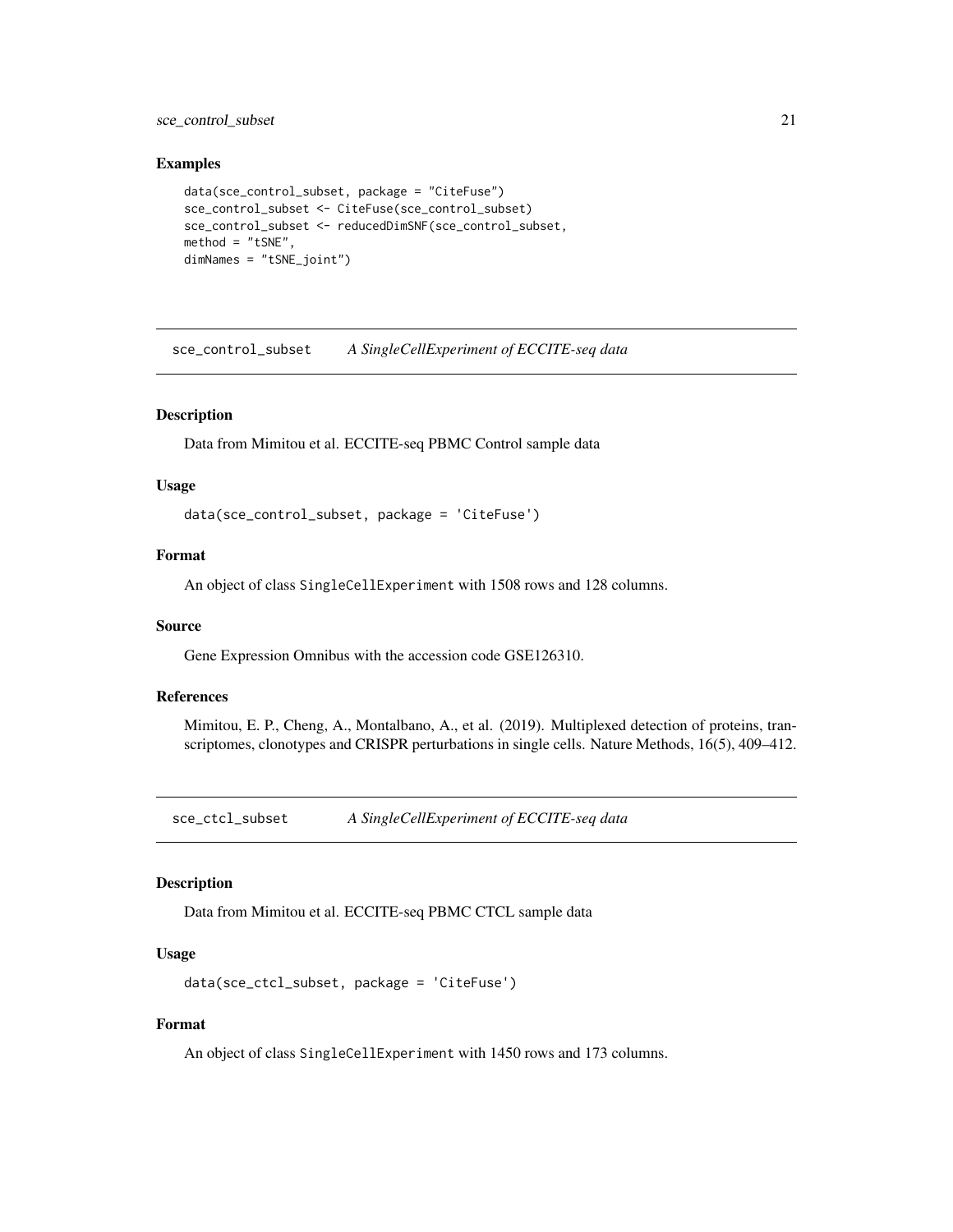# <span id="page-21-0"></span>Source

Gene Expression Omnibus with the accession code GSE126310.

# References

Mimitou, E. P., Cheng, A., Montalbano, A., et al. (2019). Multiplexed detection of proteins, transcriptomes, clonotypes and CRISPR perturbations in single cells. Nature Methods, 16(5), 409–412.

selectDEgenes *selectDEgenes*

# Description

A function to select DE genes

#### Usage

```
selectDEgenes(
  sec = NULL,de_res = NULL,
  altExp_name = "none",
 pval\_adj = 0.05,
 mean_diff = 0,
 pct_diff = 0.1,
  topN = 10)
```
# Arguments

| sce         | A SingleCellExperiment object with DE results stored in meta data DE_res list.           |
|-------------|------------------------------------------------------------------------------------------|
| de_res      | DE_res returned by DEgenesCross().                                                       |
| altExp_name | A character indicates which expression matrix is used. by default is none (i.e.<br>RNA). |
| pval_adj    | A numeric indicates the threshold of adjusted p-value.                                   |
| mean_diff   | A numeric indicates the threshold of difference of average expression.                   |
| pct_diff    | A numeric indicates the threshold of difference of percentage expression.                |
| topN        | A numeric indicates the top number of genes will be included in the list.                |

#### Value

A SingleCellExperiment With filtered DE results in DE\_res\_filter list of metadata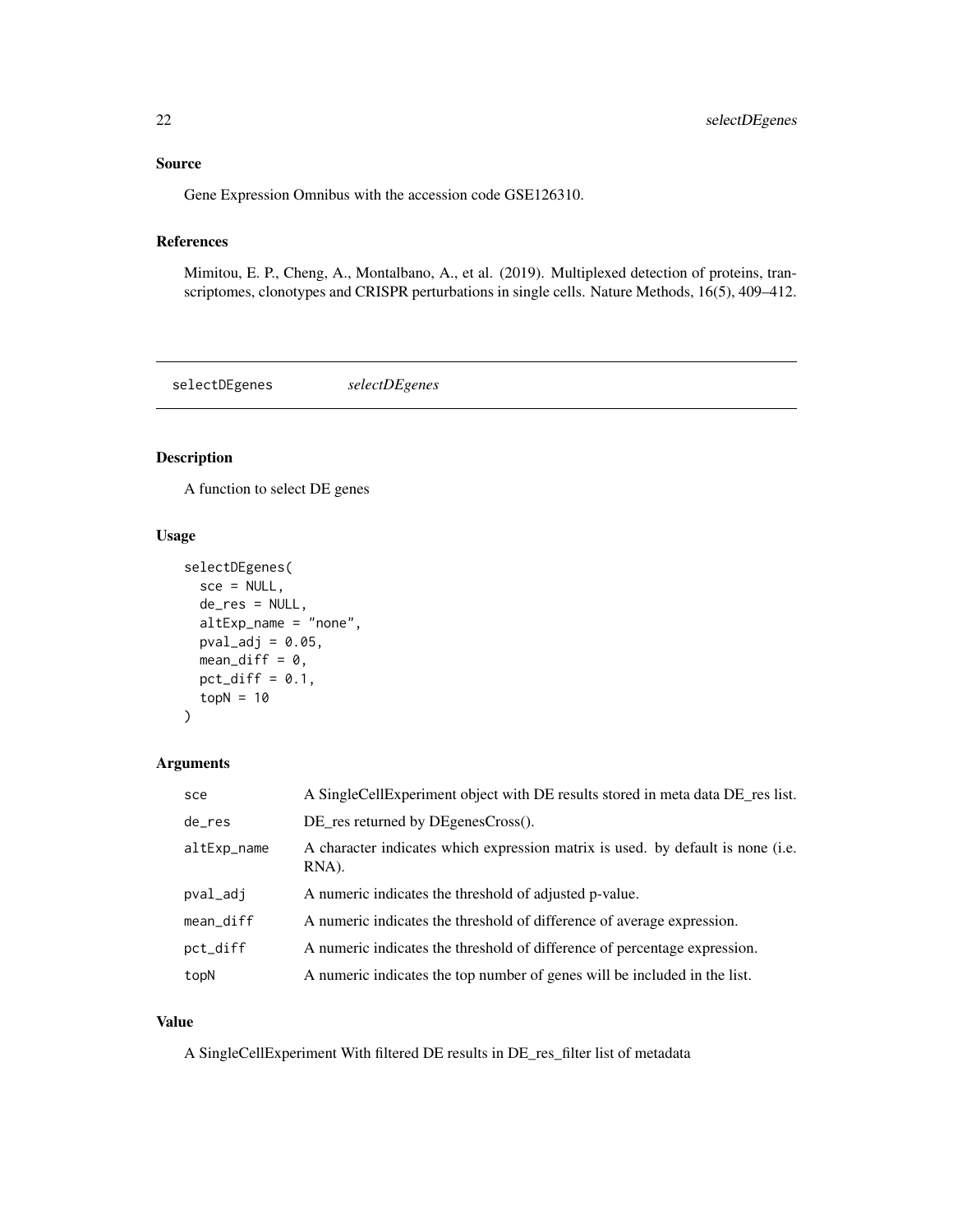# <span id="page-22-0"></span>spectralClustering 23

### Examples

```
data(sce_control_subset)
sce_control_subset <- DEgenes(sce_control_subset,
group = sce_control_subset$SNF_W_louvain,
return_all = TRUE,
exprs_pct = 0.5sce_control_subset <- selectDEgenes(sce_control_subset)
```
spectralClustering *spectralClustering*

# Description

A function to perform spectral clustering

#### Usage

```
spectralClustering(affinity, K = 20, delta = 1e-05)
```
# Arguments

| affinity | An affinity matrix |
|----------|--------------------|
| к        | number of clusters |
| delta    | delta              |

#### Value

A list indicates the spectral clustering results

```
data(sce_control_subset, package = "CiteFuse")
sce_control_subset <- CiteFuse(sce_control_subset)
SNF_W <- S4Vectors::metadata(sce_control_subset)[["SNF_W"]]
SNF_W_clust <- spectralClustering(SNF_W, K = 5)
```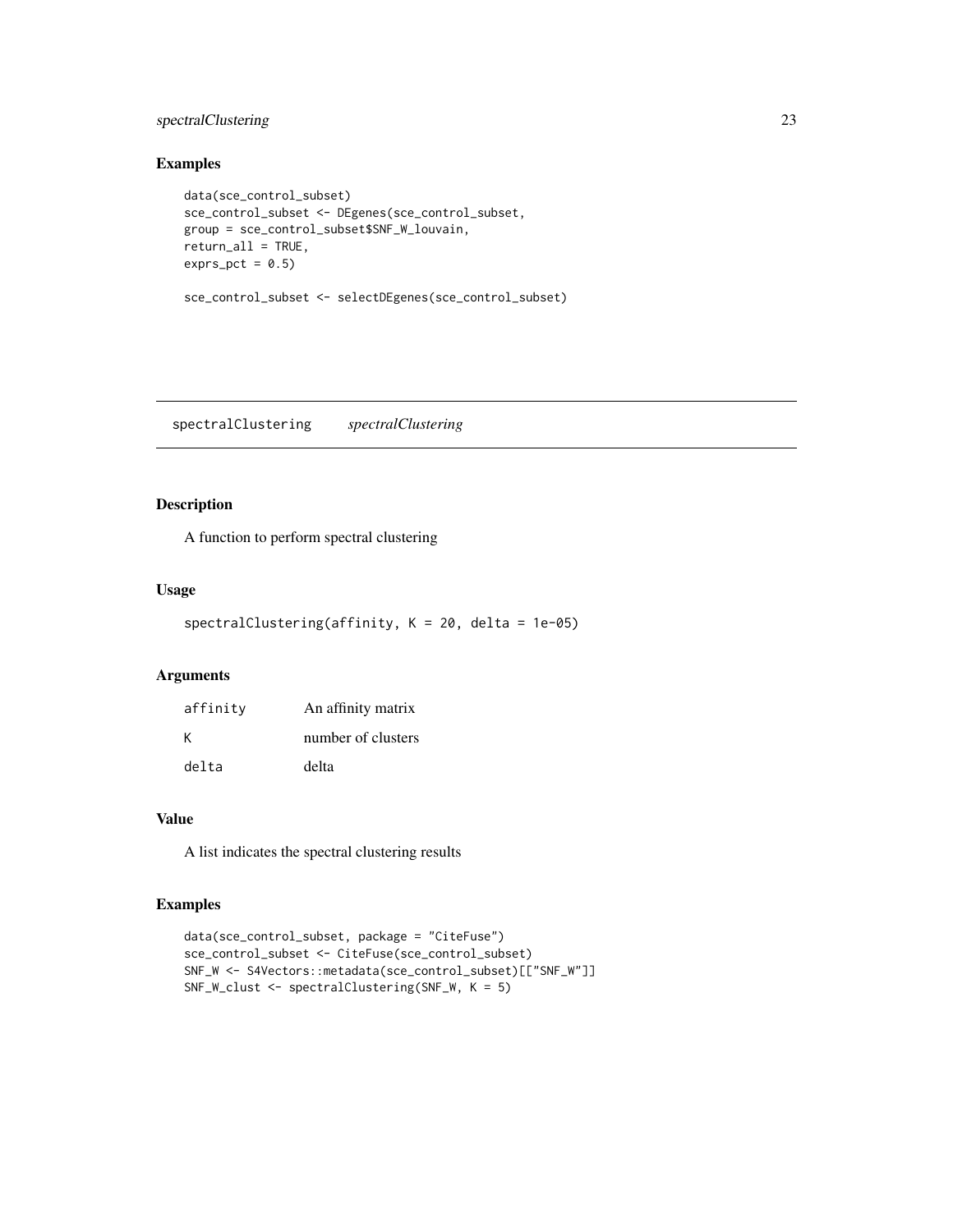<span id="page-23-0"></span>visImportance *visImportance*

# Description

A function to visualise the features distribtuion

# Usage

```
visImportance(
  sce,
  plot = c("boxplot", "heatmap"),
  altExp_name = "ADT",
  exprs_value = "logcounts"
\mathcal{E}
```
#### Arguments

| sce         | A singlecellexperiment object                                                            |
|-------------|------------------------------------------------------------------------------------------|
| plot        | A string indicates the type of the plot (either boxplot or heatmap)                      |
| altExp_name | A character indicates which expression matrix is used. by default is none (i.e.<br>RNA). |
| exprs_value | A character indicates which expression value in assayNames is used.                      |

#### Value

A plot (either ggplot or pheatmap) to visualise the ADT importance results

```
data("sce_control_subset", package = "CiteFuse")
sce_control_subset <- importanceADT(sce_control_subset,
group = sce_control_subset$SNF_W_louvain,
subsample = TRUE)
visImportance(sce_control_subset, plot = "boxplot")
```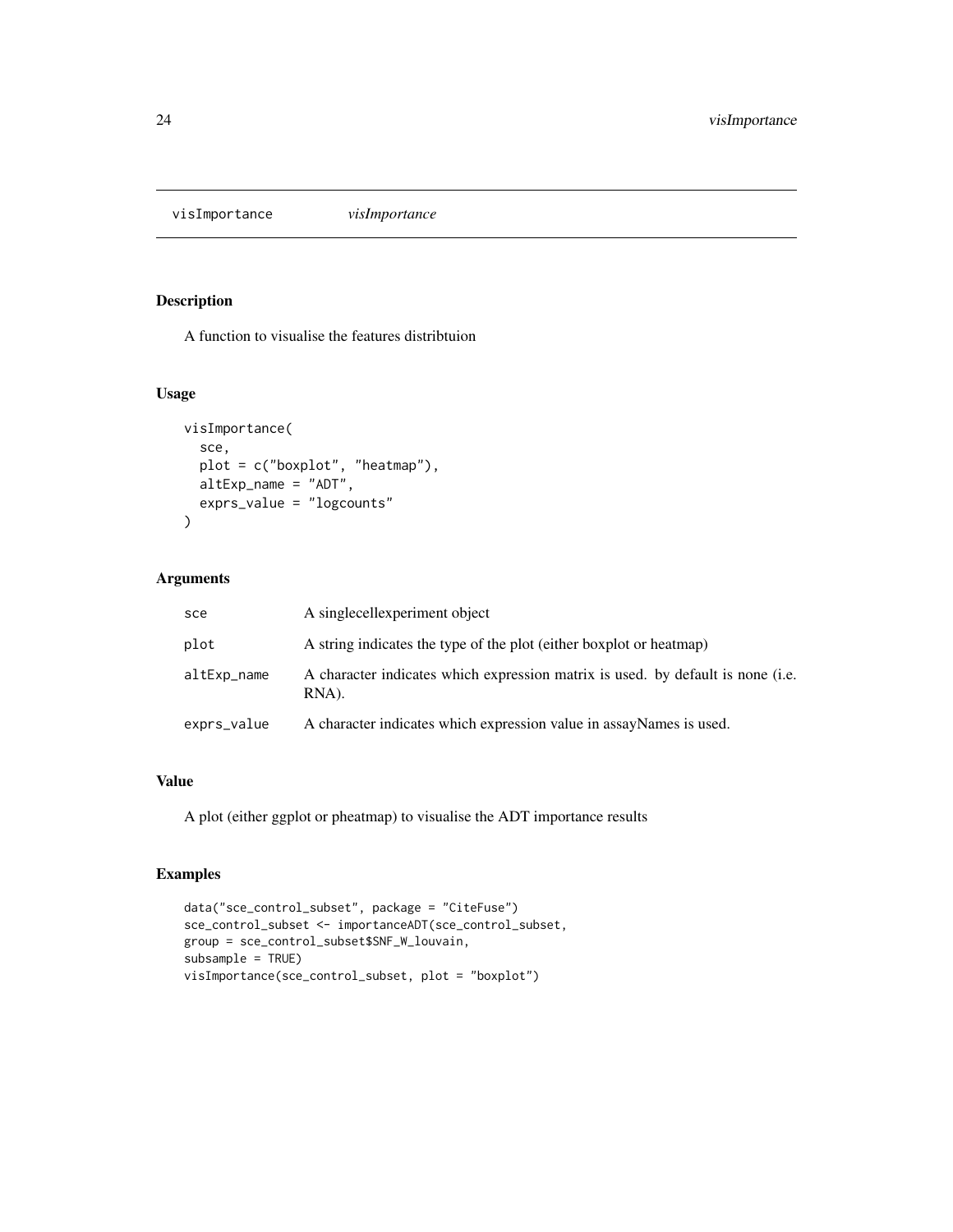<span id="page-24-0"></span>visLigandReceptor *visLigandReceptor*

#### Description

A function to visualise ligand receptor analysis

#### Usage

```
visLigandReceptor(
  sce,
  type = c("pval_heatmap", "pval_dotplot", "group_network", "group_heatmap",
    "lr_network"),
  receptor_type = NULL
)
```
#### Arguments

| sce           | A singlecellexperiment object                                                                                                                                                                  |
|---------------|------------------------------------------------------------------------------------------------------------------------------------------------------------------------------------------------|
| type          | A character indicates the type of the plot for ligand receptor restuls visualisation,<br>option includes "pval_heatmap", "pval_dotplot", "group_network", "group_heatmap",<br>and "Ir network" |
| receptor_type | A character indicates which receptor expression's ligand receptor results are<br>used to generate the figures.                                                                                 |

#### Value

A plot visualise the ligand receptor results

```
data(lr_pair_subset, package = "CiteFuse")
data(sce_control_subset, package = "CiteFuse")
sce_control_subset <- normaliseExprs(sce = sce_control_subset,
altExp_name = "ADT",
transform = "zi_minMax")
sce_control_subset <- normaliseExprs(sce = sce_control_subset,
                              altExp_name = "none",
                              exprs_value = "logcounts",
                              transform = "minMax")
sce_control_subset <- ligandReceptorTest(sce = sce_control_subset,
                                  ligandReceptor_list = lr_pair_subset,
                                  cluster = sce_control_subset$SNF_W_louvain,
                                  RNA_exprs_value = "minMax",
                                  use_alt_exp = TRUE,
```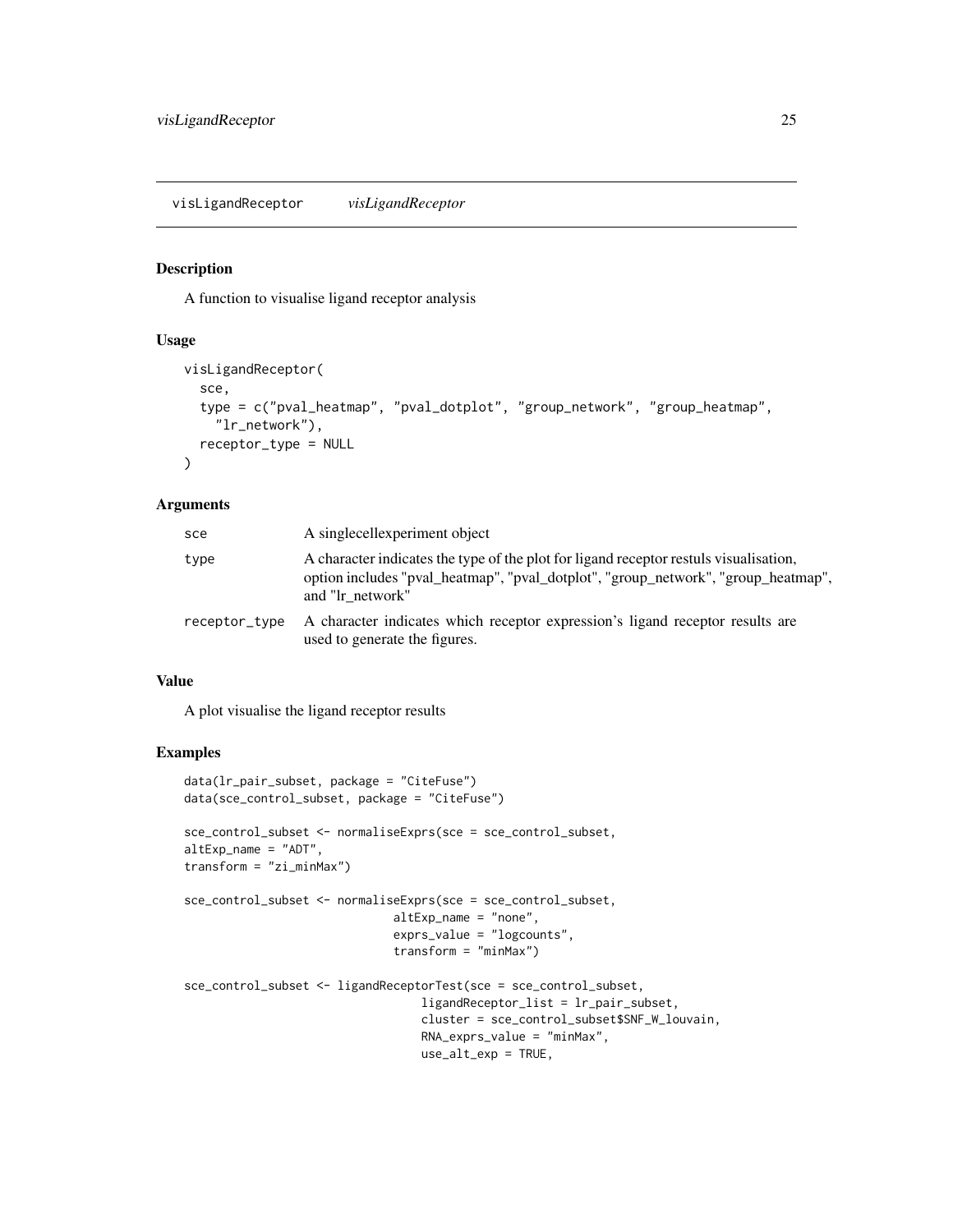```
altExp_name = "ADT",
                                  altExp_exprs_value = "zi_minMax",
                                  num_permute = 100)
visLigandReceptor(sce_control_subset,
type = "pval_heatmap",
receptor_type = "ADT")
```
visualiseDim *visualiseDim*

#### Description

A function to visualise the reduced dimension

# Usage

```
visualiseDim(
  sce,
  dimNames = NULL,
  colour_by = NULL,
  shape_by = NULL,data_from = c("colData", "assay", "altExp"),
  assay_name = NULL,
  altExp_name = NULL,
 altExp_assay_name = NULL,
 dim = seq\_len(2))
```
#### Arguments

| sce               | A singlecellexperiment object                                                                                   |
|-------------------|-----------------------------------------------------------------------------------------------------------------|
| dimNames          | indicates the name of the reduced dimension results.                                                            |
| colour_by         | A character indicates how the cells coloured by. The information either stored<br>in colData, assay, or altExp. |
| shape_by          | A character indicates how the cells shaped by. The information either stored in<br>colData, assay, or altExp.   |
| data_from         | A character indicates where the colour by data stored                                                           |
| assay_name        | A character indicates the assay name of the expression                                                          |
| altExp_name       | A character indicates the name of alternative expression                                                        |
| altExp_assay_name |                                                                                                                 |
|                   | A character indicates the assay name of alternative expression                                                  |
| dim               | a vector of numeric with length of 2 indicates which component is being plot                                    |

#### Value

A ggplot of the reduced dimension visualisation

<span id="page-25-0"></span>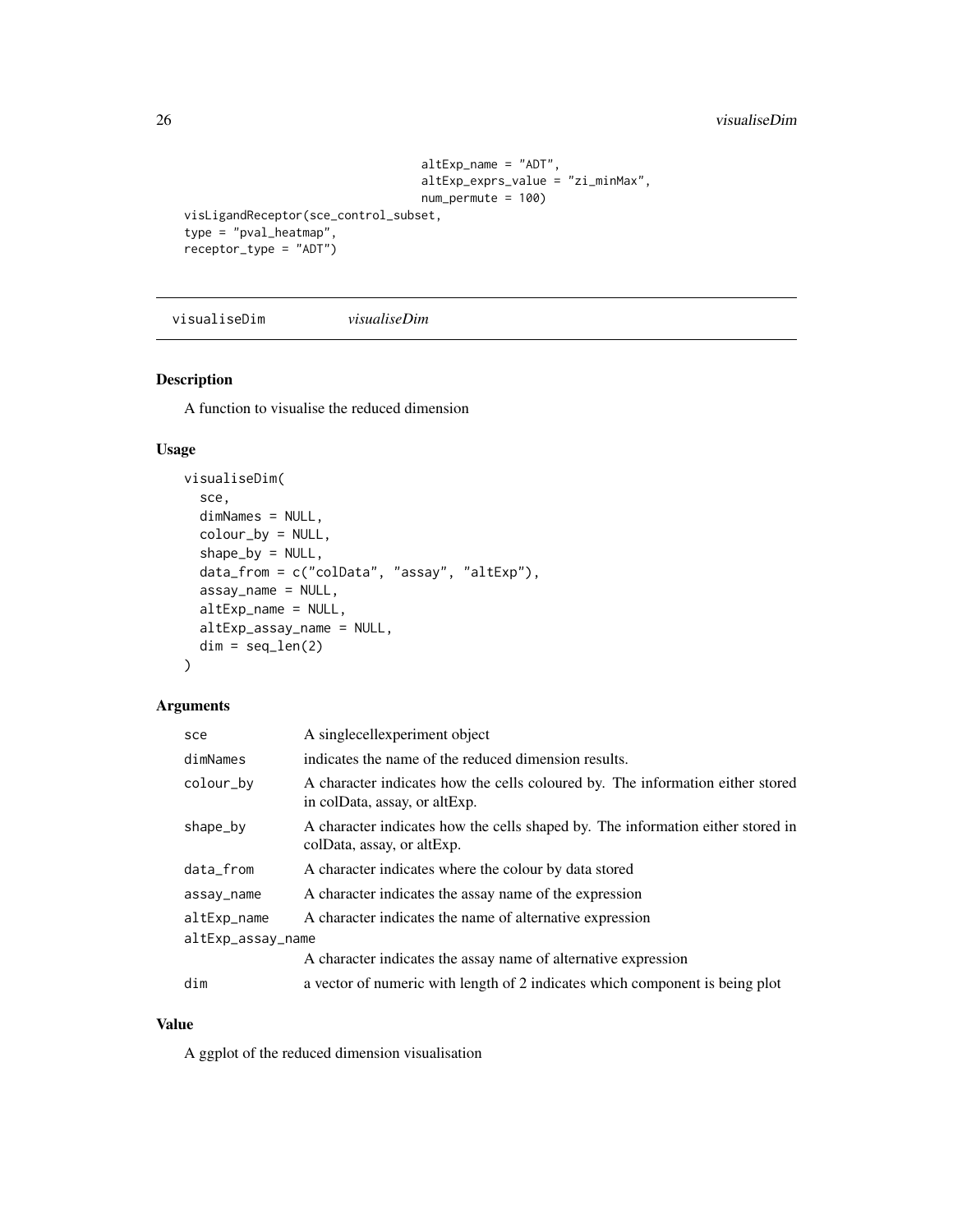# <span id="page-26-0"></span>visualiseExprs 27

# Examples

```
data(sce_control_subset, package = "CiteFuse")
sce_control_subset <- CiteFuse(sce_control_subset)
sce_control_subset <- reducedDimSNF(sce_control_subset,
method = "tSNE",dimNames = "tSNE_joint")
visualiseDim(sce_control_subset, dimNames = "tSNE_joint",
colour_by = "SNF_W_clust")
```
visualiseExprs *visualiseExprs*

# Description

A function to visualise the features distribtuion

# Usage

```
visualiseExprs(
  sce,
  plot = c("boxplot", "violin", "jitter", "density", "pairwise"),
 altExp_name = c("none"),
  exprs_value = "logcounts",
  group_by = NULL,factor_by = NULL,feature_subset = NULL,
  cell_subset = NULL,
 n = NULL,threshold = NULL
\mathcal{L}
```
# Arguments

| sce         | A singlecellexperiment object                                                                                     |
|-------------|-------------------------------------------------------------------------------------------------------------------|
| plot        | Type of plot, includes boxplot, violin, jitter, density, and pairwise. By default is<br>boxplot                   |
| altExp_name | A character indicates which expression matrix is used. by default is none (i.e.<br>RNA).                          |
| exprs_value | A character indicates which expression value in assayNames is used.                                               |
| group_by    | A character indicates how is the expression will be group in the plots (stored in<br>colData).                    |
| facet_by    | A character indicates how is the expression will be lay out panels in a grid in the<br>plots (stored in colData). |
|             | feature subset A vector of characters indicates the subset of features that are used for visual-<br>sation        |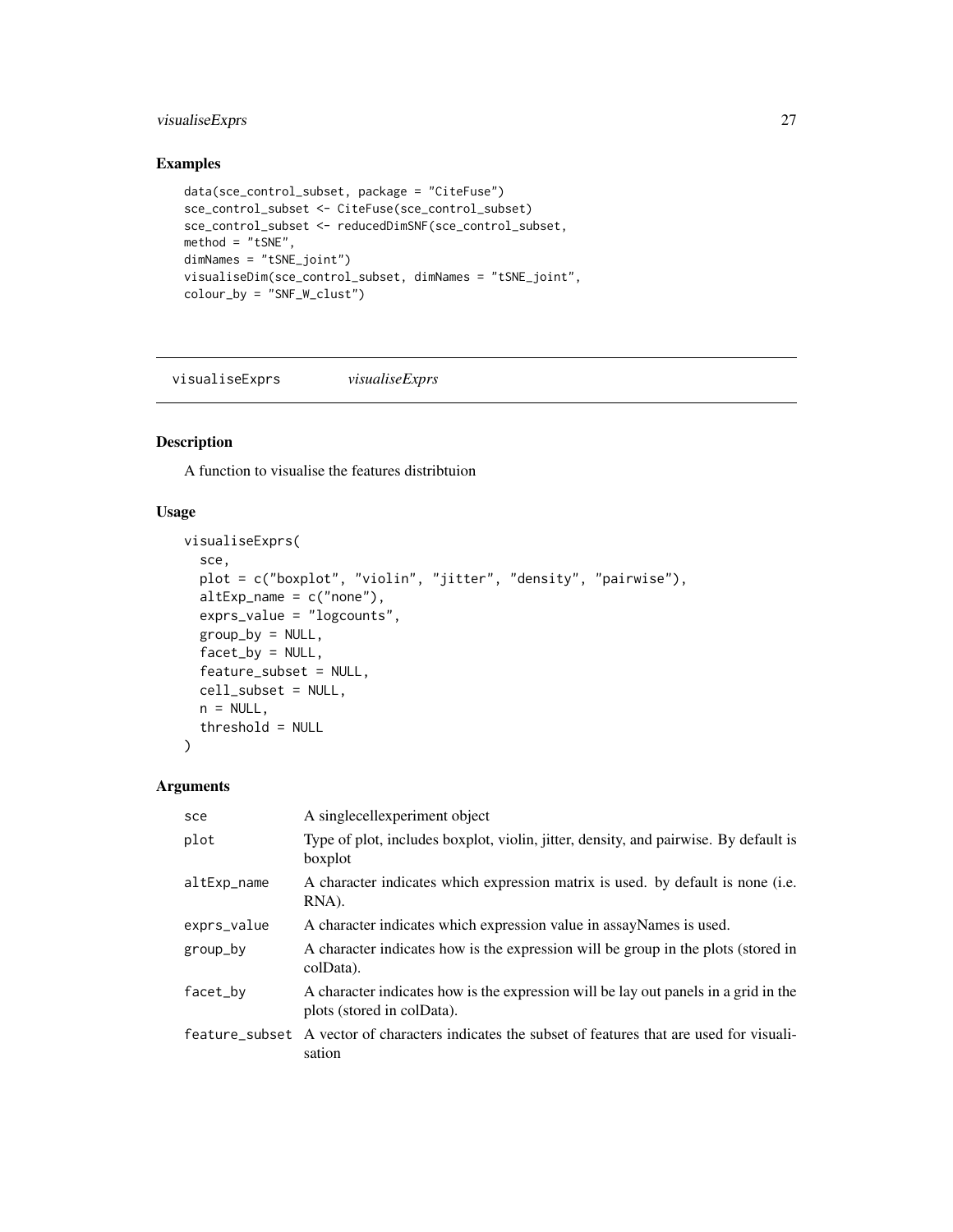<span id="page-27-0"></span>

| cell subset | A vector of characters indicates the subset of cells that are used for visualisation |
|-------------|--------------------------------------------------------------------------------------|
|             | A numeric indicates the top expressed features to show.                              |
| threshold   | Thresholds of high expression for features (only is used for pairwise plot).         |

# Value

A ggplot to visualise te features distribution

# Examples

```
data(sce_control_subset)
visualiseExprs(sce_control_subset,
plot = "boxplot",
group_by = "SNF_W_louvain",
feature\_subset = c("hg19_CDBA"))visualiseExprs(sce_control_subset,
plot = "density",
altExp_name = "ADT",
group_by = "SNF_W_louvain",
feature_subset = c("CD8", "CD4"))
```
visualiseExprsList *visualiseExprsList*

#### Description

A function to visualise the features distribtuion for a list of SingleCellExperiment

#### Usage

```
visualiseExprsList(
  sce_list,
 plot = c("boxplot", "violin", "jitter", "density"),
  altExp_name = "none",
  exprs_value = "logcounts",
  group_by = NULL,feature_subset = NULL,
 cell_subset = NULL,
 n = NULL)
```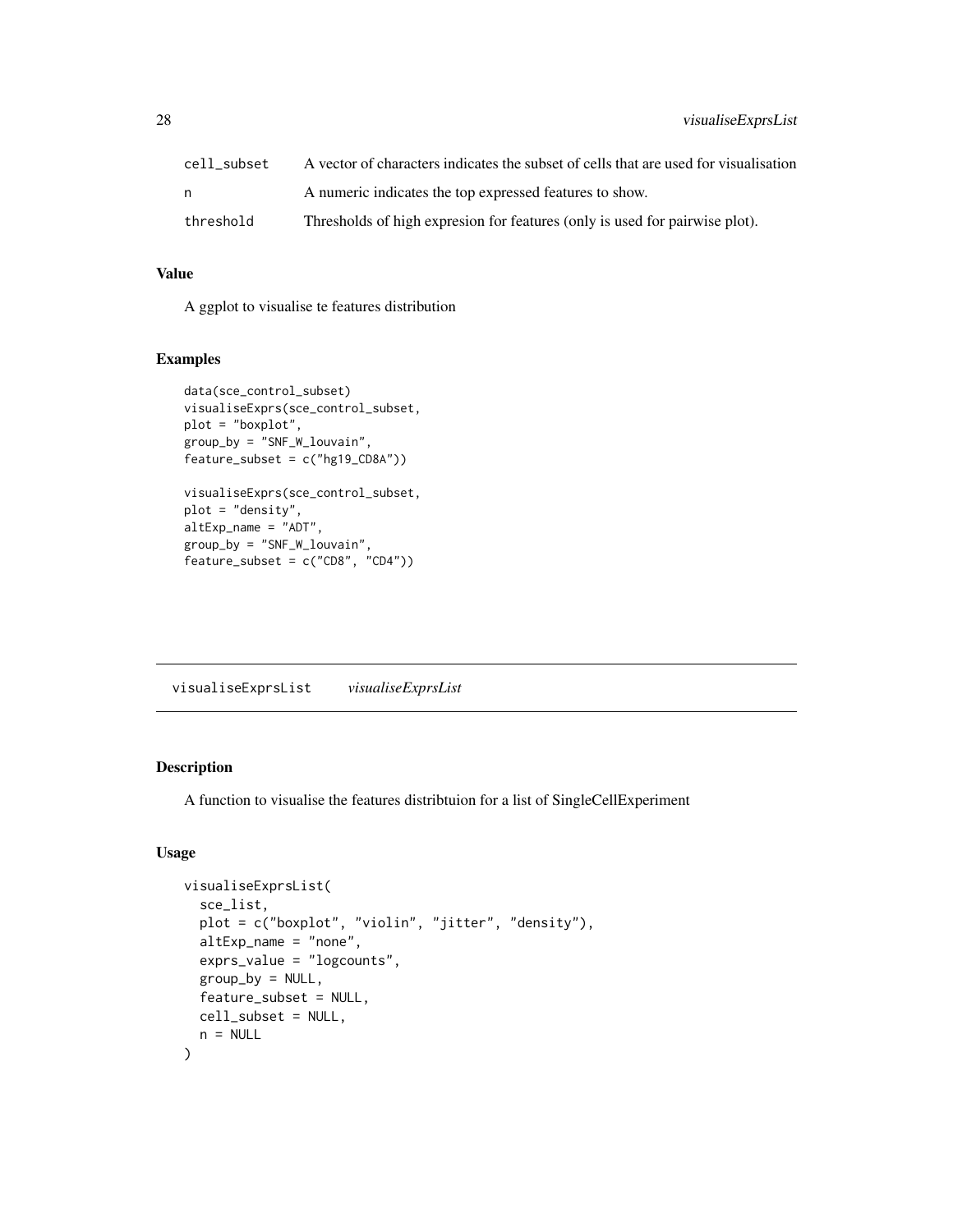#### <span id="page-28-0"></span>visualiseKNN 29

#### Arguments

| sce_list    | A list of SingleCellExperiment object                                                                       |
|-------------|-------------------------------------------------------------------------------------------------------------|
| plot        | Type of plot, includes boxplot, violin, jitter, density, and pairwise. By default is<br>boxplot             |
| altExp_name | A character indicates which expression matrix is used, by default is none (i.e.<br>RNA).                    |
| exprs_value | A character indicates which expression value in assayNames is used.                                         |
| group_by    | A character indicates how is the expression will be group in the plots (stored in<br>colData).              |
|             | feature subset A vector of characters indicates the subset of features that are used for visuali-<br>sation |
| cell_subset | A vector of characters indicates the subset of cells that are used for visualisation                        |
| n           | A numeric indicates the top expressed features to show.                                                     |

#### Value

A ggplot to visualise te features distribution

# Examples

```
data(sce_control_subset, package = "CiteFuse")
data(sce_ctcl_subset, package = "CiteFuse")
visualiseExprsList(sce_list = list(control = sce_control_subset,
ctcl = sce_ctcl_subset),
plot = "boxplot",
altExp_name = "none",
exprs_value = "logcounts",
feature_subset = c("hg19_CD8A"),
group_by = c("SNF_W_louvain", "SNF_W_louvain"))
```
visualiseKNN *visualiseKNN*

#### Description

A function to perform louvain clustering

#### Usage

```
visualiseKNN(sce, colour_by = NULL, metadata = "SNF_W")
```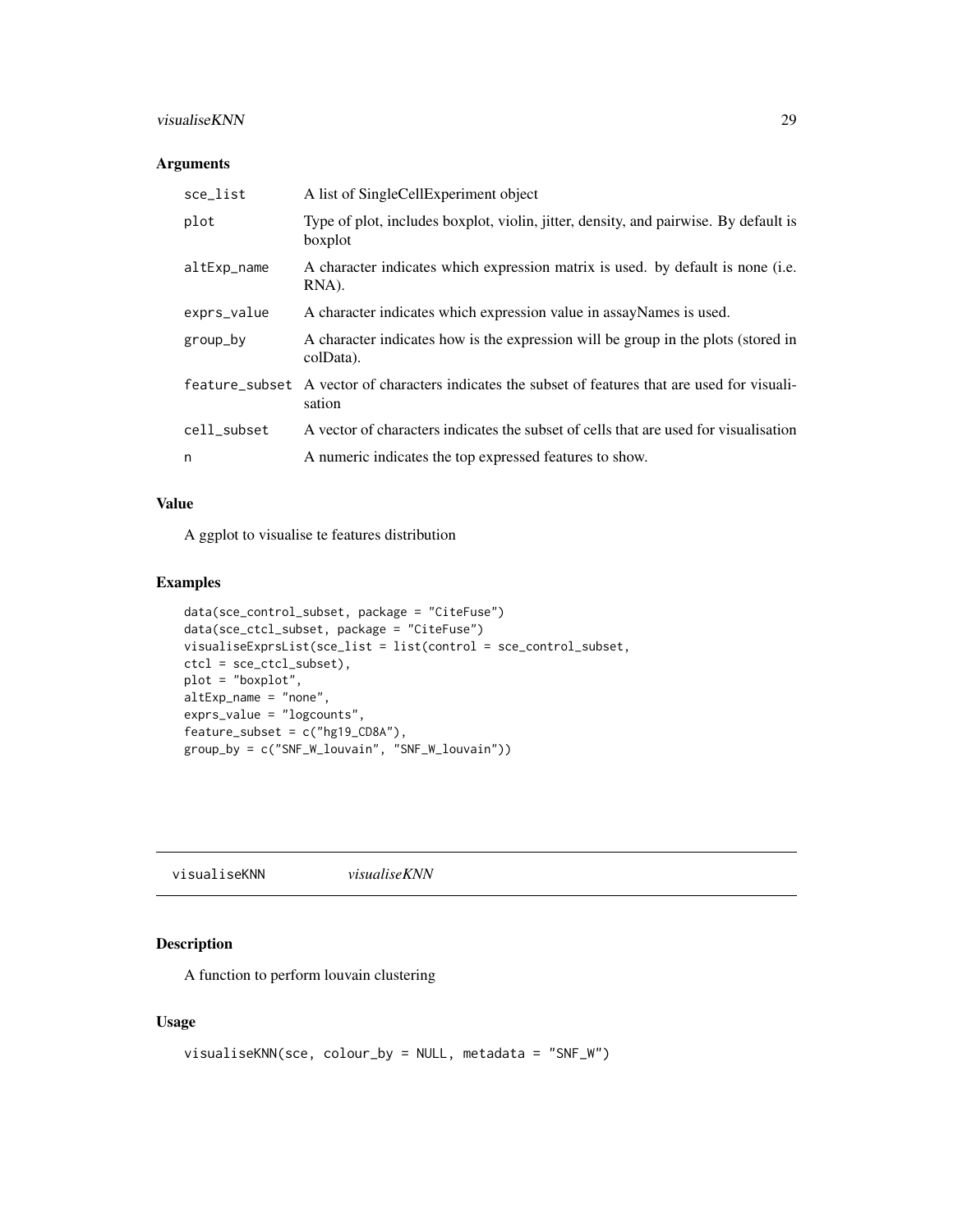# <span id="page-29-0"></span>Arguments

| sce       | A singlecellexperiment object                                 |
|-----------|---------------------------------------------------------------|
| colour_by | the name of coldata that is used to colour the node           |
| metadata  | indicates the meta data name of affinity matrix to virsualise |

# Value

A igraph plot

#### Examples

```
data(sce_control_subset, package = "CiteFuse")
sce_control_subset <- CiteFuse(sce_control_subset)
SNF_W_louvain <- igraphClustering(sce_control_subset,
method = "louvain")
visualiseKNN(sce_control_subset, colour_by = "SNF_W_louvain")
```
withinSampleDoublets *withinSampleDoublets*

# Description

doublet identification within batch

# Usage

```
withinSampleDoublets(sce, altExp_name = NULL, eps = 200, minPts = 50)
```
# Arguments

| sce         | a SingleCellExperiment        |
|-------------|-------------------------------|
| altExp_name | expression name of HTO matrix |
| eps         | eps of DBSCAN                 |
| minPts      | minPts of DBSCAN              |

# Value

A SingleCellExperiment object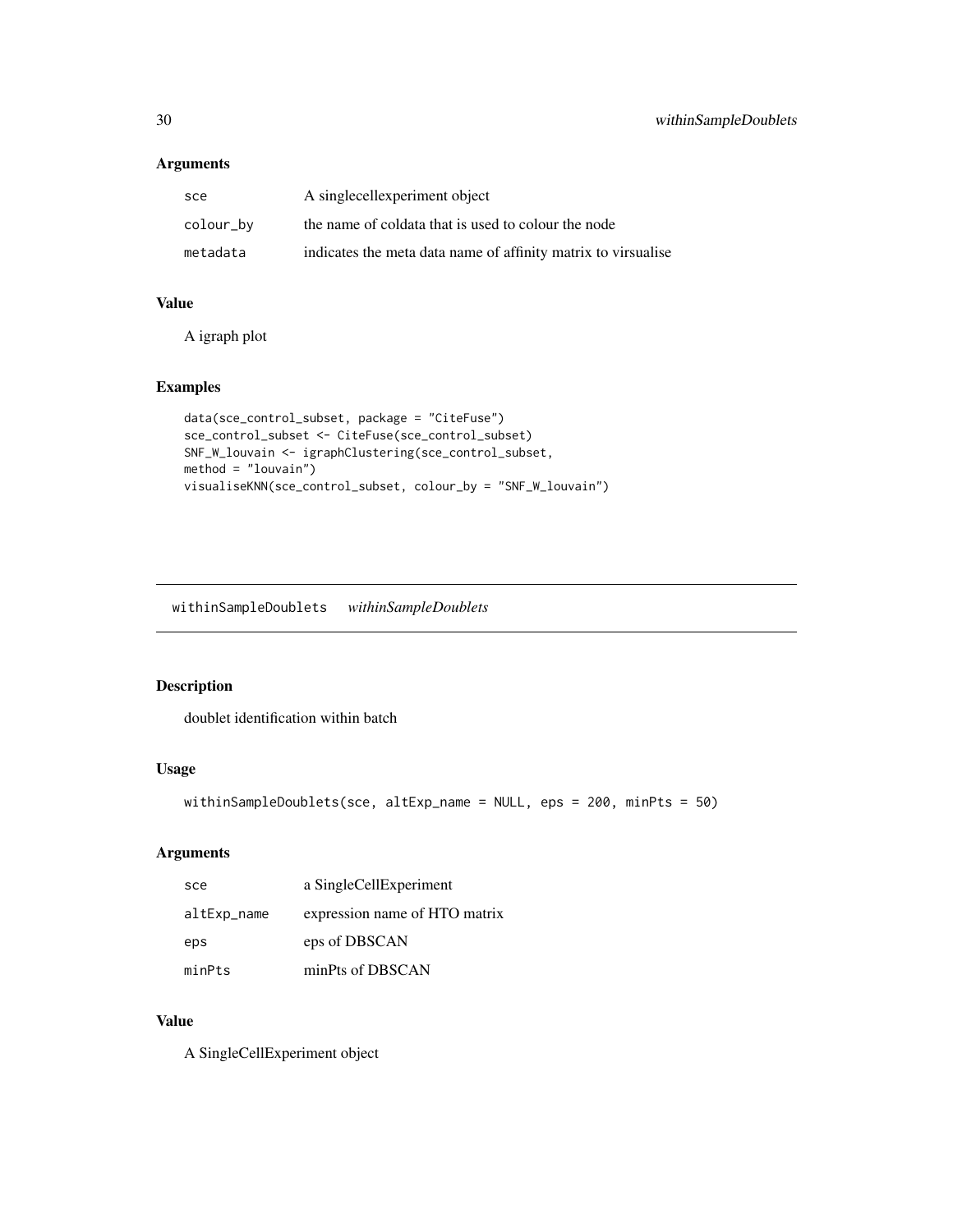# withinSampleDoublets 31

```
data(CITEseq_example, package = "CiteFuse")
sce_citeseq <- preprocessing(CITEseq_example)
sce_citeseq <- normaliseExprs(sce = sce_citeseq,
altExp_name = "HTO",
transform = "log")
sce_citeseq <- crossSampleDoublets(sce_citeseq)
sce_citeseq <- withinSampleDoublets(sce_citeseq,
minPts = 10
```